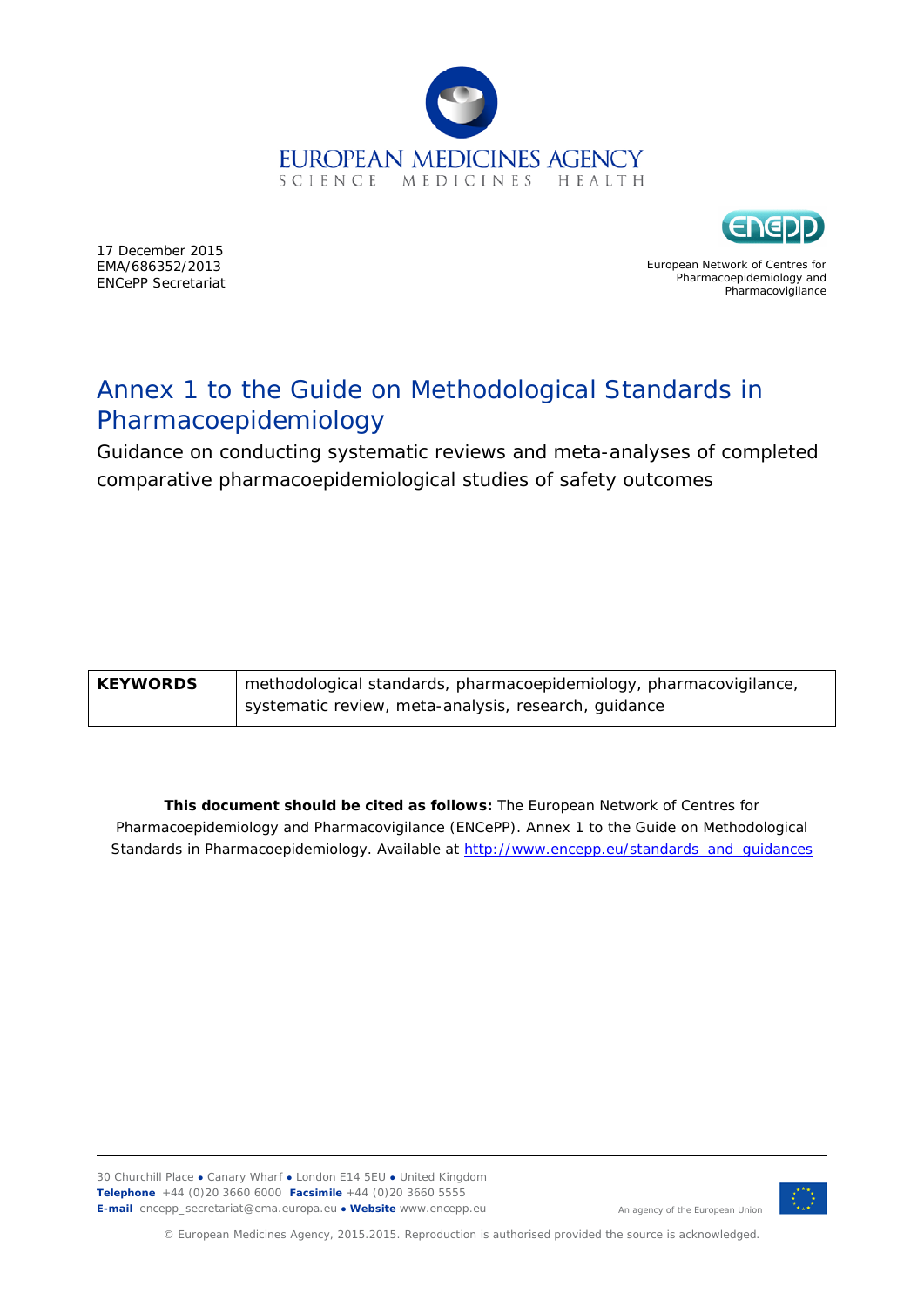# **Table of Contents**

| 4.4. Inconsistent use of terms to identify pharmacoepidemiological studies of harm 10 |  |
|---------------------------------------------------------------------------------------|--|
|                                                                                       |  |
|                                                                                       |  |
|                                                                                       |  |
| 5. Assessment of selected primary research studies  12                                |  |
|                                                                                       |  |
|                                                                                       |  |
|                                                                                       |  |
|                                                                                       |  |
|                                                                                       |  |
|                                                                                       |  |
|                                                                                       |  |
|                                                                                       |  |
|                                                                                       |  |
|                                                                                       |  |
|                                                                                       |  |
|                                                                                       |  |
|                                                                                       |  |
|                                                                                       |  |
|                                                                                       |  |
|                                                                                       |  |
|                                                                                       |  |
|                                                                                       |  |
| 8. Quality control - reproducibility of the methodology  20                           |  |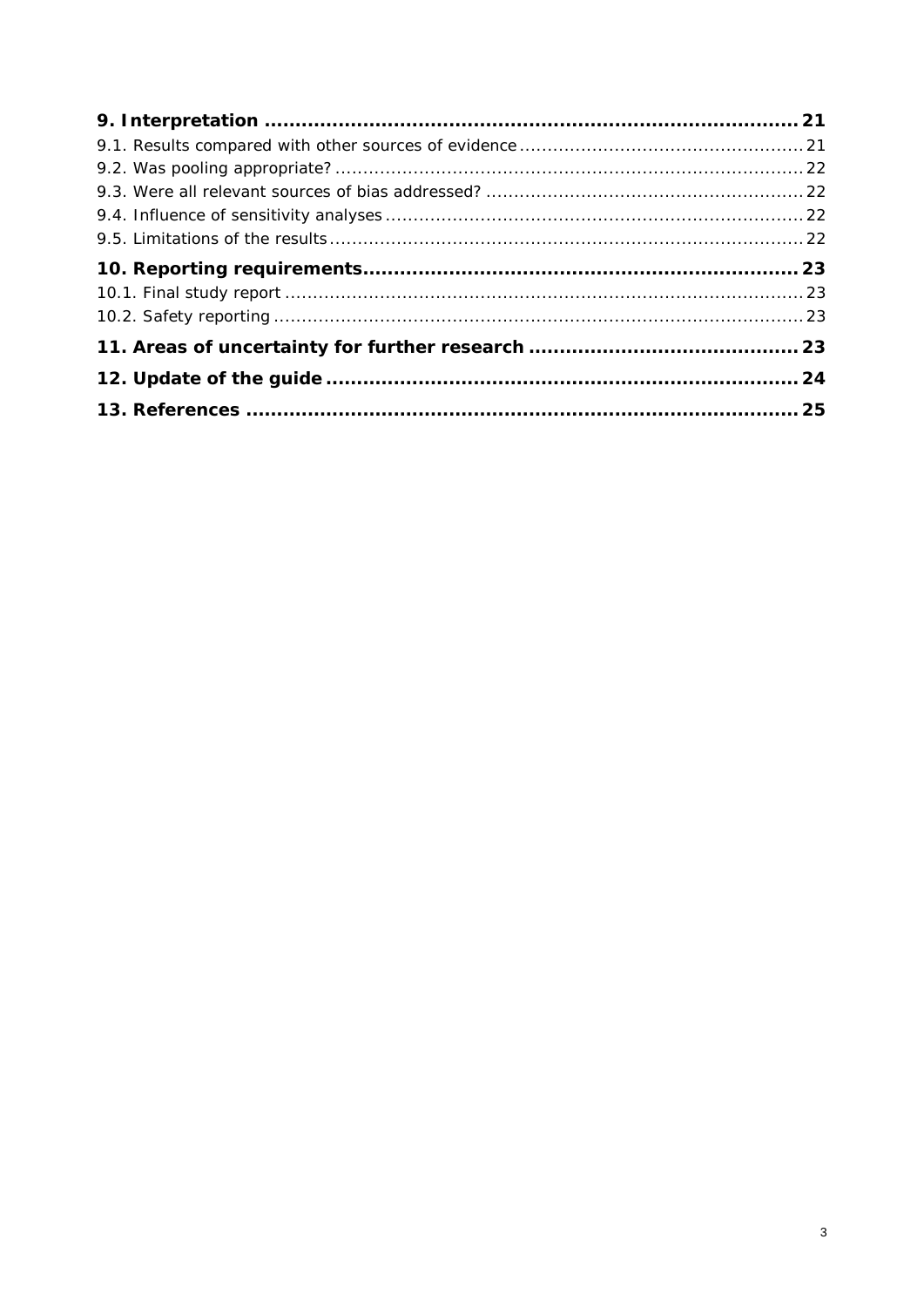#### **Acronyms**

**AHRQ**- Agency for Healthcare Research and Quality **CPRD**- Clinical Practice Research Database **EMA**- European Medicine Agency **ENCePP**- European Network of Centres for Pharmacoepidemiology and Pharmacovigilance **FS**- Floating Subheadings **GVP**- Good Pharmacovigilance Practices **ICJME**- International Committee of Medical Journal Editors **IEA GEP** - International Epidemiological Association Good Epidemiological Practice **IPD**- Individual Participant Data **ISPE GPP-** International Society for Pharmacoepidemiology Guidelines for good pharmacoepidemiology practices **NOS**- Newcastle Ottawa Scale **MA**- Meta Analysis **MAH**- Marketing Authorisation Holder **MeSH**- Medical Subject Headings **MOOSE**- Meta-analysis of Observational Studies in Epidemiology **PASS**- Post-Authorisation Safety Studies **RCT**- Randomised Clinical Trial **RTI**- Research Triangle Institute **STROBE**- Strengthening the Reporting of Observational Studies in Epidemiology **SAP**- Statistical Analysis Plan **SR**- Systematic Review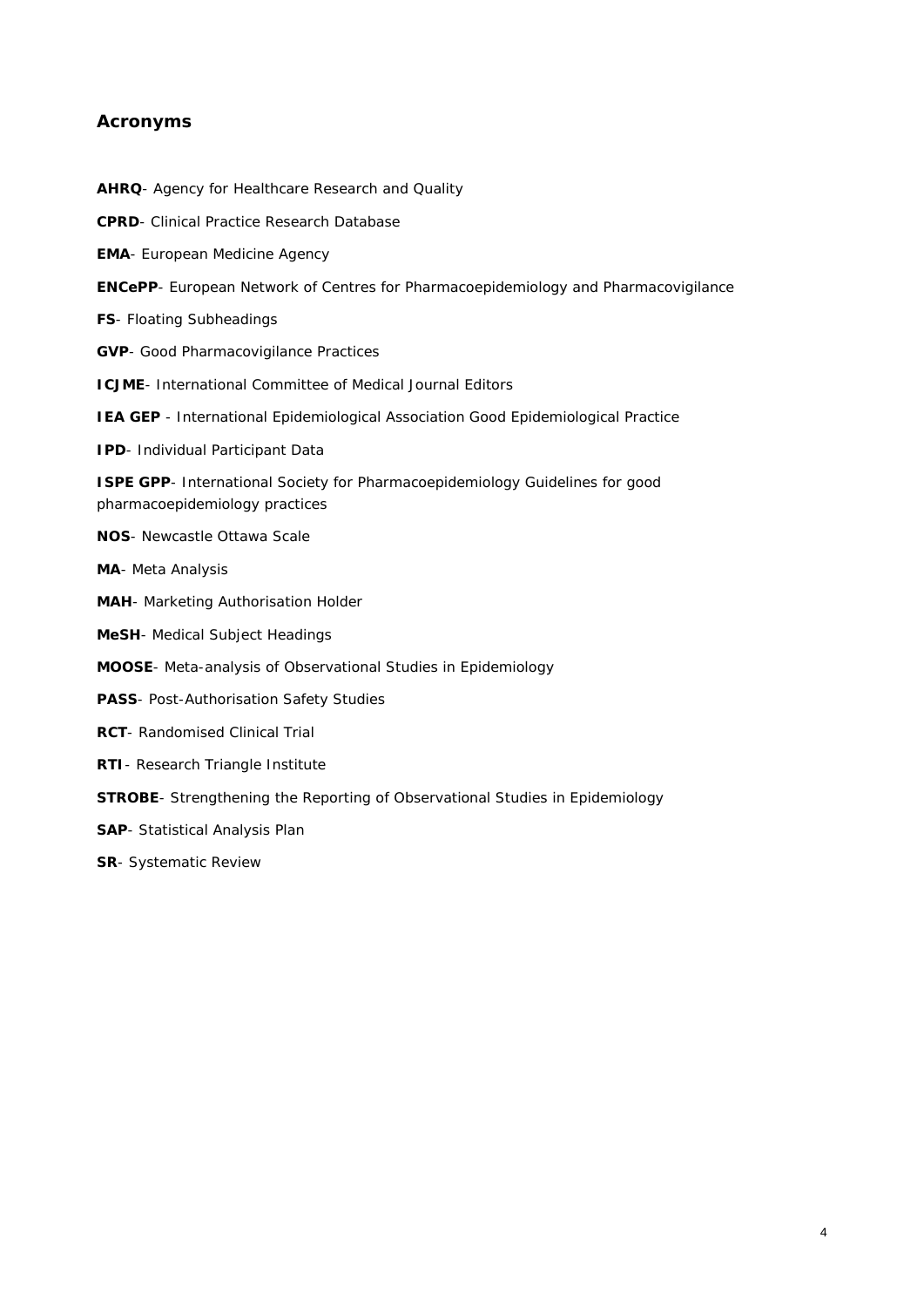# **1. Introduction**

<span id="page-4-0"></span>A systematic review (SR) attempts to collate all empirical evidence that fits pre-specified eligibility criteria to answer a specific research question. It uses explicit, systematic methods that are selected with a view to minimising bias, thus providing reliable findings from which conclusions can be drawn and decisions made (Liberati et al., 2010). A meta-analysis (MA) involves the use of statistical techniques to integrate and summarize the results of included studies. Many systematic reviews contain meta-analyses, but not all. By combining information from all relevant studies, meta-analyses can provide estimates of the effects of health care with greater precision and reduced bias than those derived from the individual studies included within a review (Liberati et al., 2010).

This guide aims to provide methodological guidance for the conduct of SR and MA of drug safety endpoints generated in completed (published or unpublished) comparative pharmacoepidemiological studies. Pharmacoepidemiological studies are defined as observational studies where individuals are exposed to drugs without a method of assignment other than by the decision of the individual or prescriber during clinical practice. The ability to conduct high quality systematic reviews and metaanalysis of pharmacoepidemiological studies is important to assess the safety of drugs from observational data that reflects everyday clinical practice. Consideration is given to the conduct of SRs and MAs from both summary data and individual-participant data.

Methods for the systematic review and meta-analysis of published and unpublished randomised controlled studies are well developed and described in the Cochrane Handbook of Systematic Reviews of Interventions (Higgins and Green, 2011). As the data on safety endpoints is limited in trials at the time of approval of drugs, pharmacoepidemiological studies are important after approval. However, methods for the systematic review and meta-analysis of pharmacoepidemiological studies, in which biases and variation in risk estimates between studies take central importance, are less well developed.

The Cochrane Handbook of Systematic Reviews of Interventions (Higgins and Green, 2011: Chapter 13) includes general guidance on adapting methods from randomised controlled trials (RCTs) to noninterventional studies of all types. The present stand-alone guidance is intended to fill a gap in guidance by offering a single overview and source to consult for conducting a SR and MA of completed comparative pharmacoepidemiological studies with safety endpoints. Many of the issues related to the design of individual studies within a SR are detailed in the 'ENCePP Methods Guide', which can be viewed as a complementary document to this guidance. These two documents will cross-reference each other.

The findings of systematic reviews and meta-analyses of pharmacoepidemiological studies should be viewed in conjunction with the totality of the evidence from randomised and non-randomised studies, pre-clinical data and pharmacological properties of the drug. It is advisable to review this evidence before embarking on a SR and MA of pharmacoepidemiological studies investigating drug safety. Such an assessment may help to pre-specify secondary hypotheses for the SR and MA, as well as providing a greater understanding of the issues and for the discussion section of the SR and MA.

# **2. Governance**

# <span id="page-4-2"></span><span id="page-4-1"></span>*2.1. Ethical conduct, patient and data protection*

The principal ethical imperative for researchers is to obtain evidence that will contribute to protection of patients and public health. For this purpose accurate primary studies should be obtained and the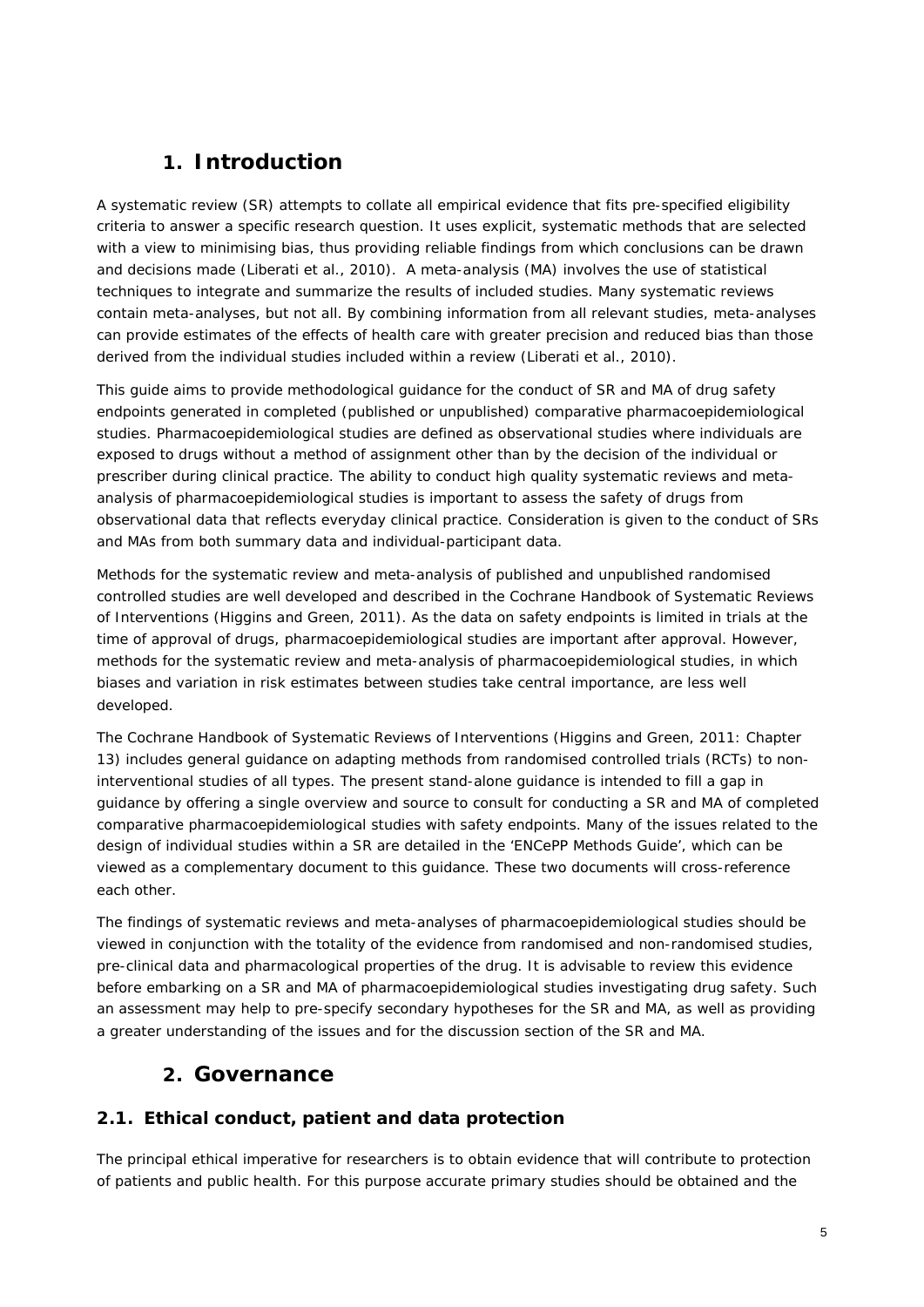process of integration should be capable of improving the overall accuracy of the results. Thus, there is an ethical obligation for all holders of data on safety (including pharmaceutical companies and their designees, academia and medicines regulators) to contribute to the process of identification and provision of safety data.

Safeguarding data confidentiality is also a key ethical consideration in public health research. Mechanisms to achieve this aim are incorporated into legislation applicable in the European Union and at national level (ENCePP, 2013). Some data providers may place additional restrictions on the use of data and these must be checked with each provider.

The [International Committee of Medical Journal Editors \(ICJME\)](http://www.icmje.org/) has developed recommendations to review best practice and ethical standards in the conduct and reporting of research and other material published in medical journals (ICJME, 2013).

The ENCePP Code of Conduct defines requirements for the conduct of studies to maximise transparency and promote scientific independence from study sponsors throughout the research process. Annex IV 'Implementation Guidance for Sharing of ENCePP Study Data' defines clear criteria for sharing data from ENCePP studies registered in the ENCePP Register as well as for the procedure for handling requests for access to data by third parties. The guidance follows the principle of maximum transparency whilst respecting the need to guarantee data privacy and to avert the potential for misuse of shared data.

As completed studies for a SR have already addressed ethical and confidentiality issues, the fundamental issue in data protection for SR and MA are dependent on whether or not access to Individual Participant Data (IPD<sup>[1](#page-5-3)</sup>) for MA is sought. If IPD are provided for MA they need to remain anonymous outside of the centre that generated the original data. It should be noted that such data can be unintentionally revealed through tabulation of rare events that could lead to re-identification of a patient. There is a need, therefore, to distinguish between aggregate and individual participant level data (IPD) in terms of requirements around data protection.

### <span id="page-5-0"></span>*2.2. Scientific standards, review and approval*

Module VIII of the Guideline on good pharmacovigilance practices (GVP) provides guidance for the scientific and quality standards of non-interventional post-authorisation safety studies (PASS). This includes specific instruction where the study design is a systematic review or a meta-analysis.

In some circumstances, it may be appropriate to establish a review advisory group to support the systematic review and meta-analysis. The Cochrane Handbook suggests the establishment of such groups to help reviewers outline the parameters of their review so that the end product reflects the needs of end users (Cochrane Health Promotion and Public Health Field, 2012). If established, the advisory group should provide content-related support, highlighting what needs to be included in the review.

# **3. Research question**

#### <span id="page-5-2"></span><span id="page-5-1"></span>*3.1. Clear definition of the research question*

The objective of a systematic review and meta-analysis may be focussed on a single safety endpoint or use a wide net approach to identify and quantify a number of safety endpoints. As with SRs and MAs of

<span id="page-5-3"></span> $1$  By IPD is meant data that lists the values of variables in the study grouped so that a set of values from a single participant can be identified. We contrast this with aggregate data in which all results are presented as functions of the IPD from which values pertaining to an individual cannot be retrieved by any further calculation.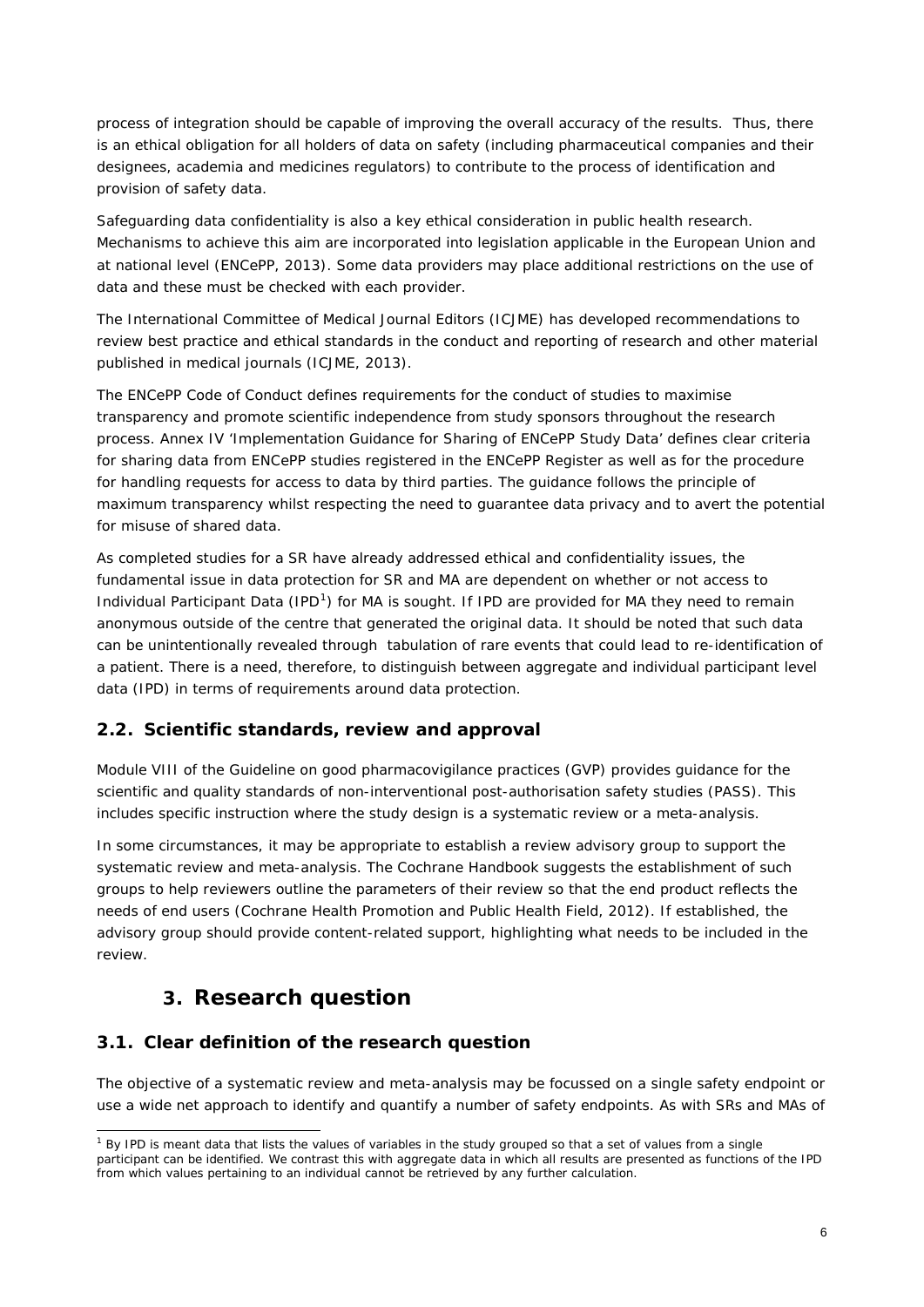RCT data, a clearly defined and focused question needs to precede any review of pharmacoepidemiological studies of safety endpoints. If the aim of the research is to seek previously unrecognised harmful effects, analysis of primary surveillance data may be more appropriate than a systematic review.

The research question should specify definitions of the:

- Study populations (e.g. new users of a particular treatment vs. all users, newly diagnosed vs. advanced disease, prevalent vs. incident cases, time since exposure);
- Treatment under investigation with regard to indication, treatment dose, duration and form of administration;
- Comparison group (e.g. head-to-head comparisons between two treatments, comparison with any alternative treatment, dose-dependency etc.);
- Safety endpoints to be studied. For example, a review might address a specific safety outcome or restricted group of related outcomes (narrow scope) or a wider group of concerns (e.g. longterm outcomes or drug interactions) (broad scope). A narrow scope review is generally recommended when there are particular safety concerns whereas broad scope reviews are suggested when the general safety of a drug is being investigated. Broad scope reviews should take into account the resources and time needed to do this comprehensively (McIntosh et al., 2004);
- Study designs e.g. cohort studies, case-control studies, etc. For systematic reviews it is suggested that all lines of evidence are reviewed;
- Study data sources (prospective observational studies or retrospective data from registries or database studies). Usually all these lines of evidence are eligible for inclusion in a systematic review unless a particular safety endpoint might not be adequately reported in one source (e.g. registries) and therefore such sources might be excluded. Nonetheless, it is advisable for all sources to be gathered and when there is heterogeneity of data sources, this should be described and justified.

These components of the question also form the basis of the pre-specified eligibility criteria for the review. Some reviews may not aim at quantifying the magnitude of harm associated with a treatment but aim instead at clarifying characteristics and risk factors of the safety endpoints. These reviews might present different frameworks for the definition of the research question.

Reviews often have secondary research questions for example looking at secondary safety endpoints or other populations. These, often described as secondary hypothesis, need to follow a similar approach in terms of pre-specification of the population, treatment, safety endpoints, study source and design. The list of secondary research questions needs to be specified in the study protocol.

### <span id="page-6-0"></span>*3.2. Ability to add hypotheses*

As studies relevant to the original question (hypothesis) are identified during the review process, it may become clear that a new research question should be added to the original one. In some occasions, the research question might need to be modified in terms of the outcome, treatment or population definition. It is important to guard against bias in modifying research questions. It is important that all changes are noted in a protocol update and well described. The addition/revision and associated motivation should be clearly stated as such in the update and needs to consider whether the addition/revision have been influenced by results from any of the included studies.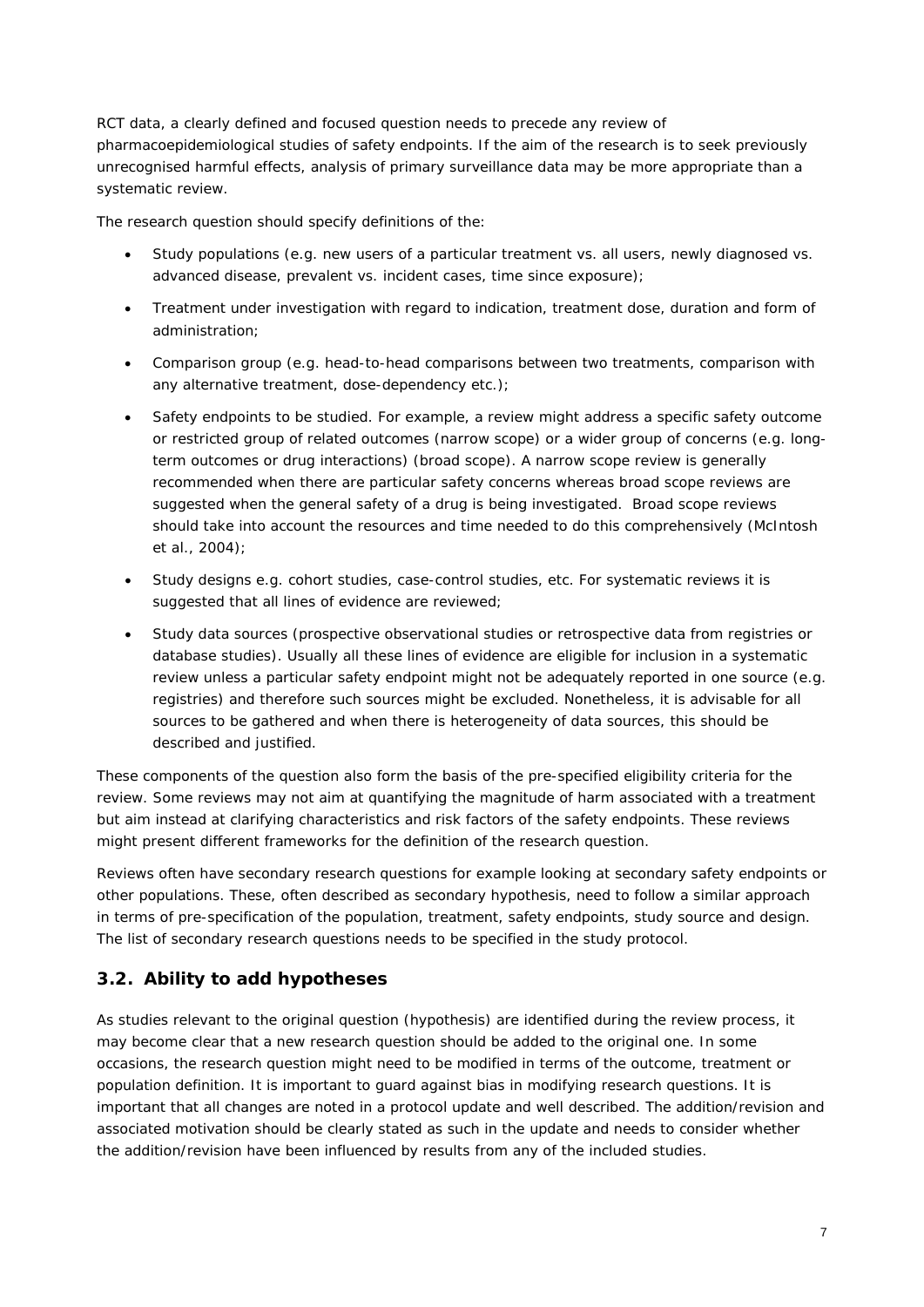## <span id="page-7-0"></span>*3.3. Need for a protocol*

The design of the SR and MA should be described in a protocol. Module VIII of the Guideline on good pharmacovigilance practices (GVP) provides guidance on this. The protocol should describe what prior information was available and what specific information, including individual study results, motivated the research objectives of the meta-analysis. Potential anticipated study design problems and methods incorporated to address these should also be documented and/or as sensitivity analyses designed to evaluate their impact. Inclusion of aggregate data or IPD (or both) into the analysis should be specified. All predictable sensitivity analyses should be pre-defined in the study protocol and any adhoc sensitivity analyses need to be clearly stated in the results section. Sensitivity analyses need to be predefined in terms of population, intervention, outcome, time, study design and adjustment for important baseline variables. These types of analyses will usually address secondary rather than primary hypotheses. The protocol should be completed and finalised prior to the conduct of the research.

## <span id="page-7-1"></span>*3.4. Registration of protocol*

The [Guideline on good pharmacovigilance practices \(GVP\) Module VIII -](http://www.ema.europa.eu/docs/en_GB/document_library/Scientific_guideline/2012/06/WC500129137.pdf) Post-authorisation safety [studies](http://www.ema.europa.eu/docs/en_GB/document_library/Scientific_guideline/2012/06/WC500129137.pdf) (PASS) recommends, for all PASS, registration of study information (including the protocol, amendments to the protocol, progress reports and final study report) in the EU PAS Register [of studies](http://www.encepp.eu/encepp/studiesDatabase.jsp) [maintained by the EMA.](http://www.encepp.eu/encepp/studiesDatabase.jsp) There are a number of other suitable registers, e.g. the PROSPERO database, ClinicalTrials.gov.

# **4. Identification and selection of studies**

### <span id="page-7-3"></span><span id="page-7-2"></span>*4.1. The 'universe' of studies*

Research that is published in indexed journals is easily identifiable for SRs and MAs; however this is only a small proportion of the universe of studies conducted.

It is known that publication bias can distort the findings of meta-analyses, be they RCTs or observational studies (Zwahlen et al., 2008; Ahmed et al., 2012). Lag time bias (where studies with unfavourable results take longer to be published) and selective outcome bias (where non-significant outcomes are omitted from publication) can also influence the results of meta-analyses (Ahmed et al., 2012). Scherer et al. (1994) showed that only about half the abstracts presented at conferences are later published in full. These effects on meta-analyses of pharmacoepidemiological studies need further investigation (Golder et al., 2010).

As searches of bibliographic databases alone may not identify all pertinent studies (Stroup et al., 2000), it is recommended that systematic search of other sources including study registers, conference abstracts, grey literature (literature not controlled by commercial publishers) and reference lists are undertaken to ensure searches are comprehensive (Higgins and Green, 2011, (chapter 13); Ahmed et al., 2012). Contacting investigators, MAHs/pharmaceutical industry sponsors, regulators and key data providers may also help to identify unpublished studies. For example, the Clinical Practice Research Database (CPRD) keeps a record of protocols that can be searched for these purposes. The EU PAS Register may help identify post-authorisation studies that are planned, on-going and finalised but not yet published.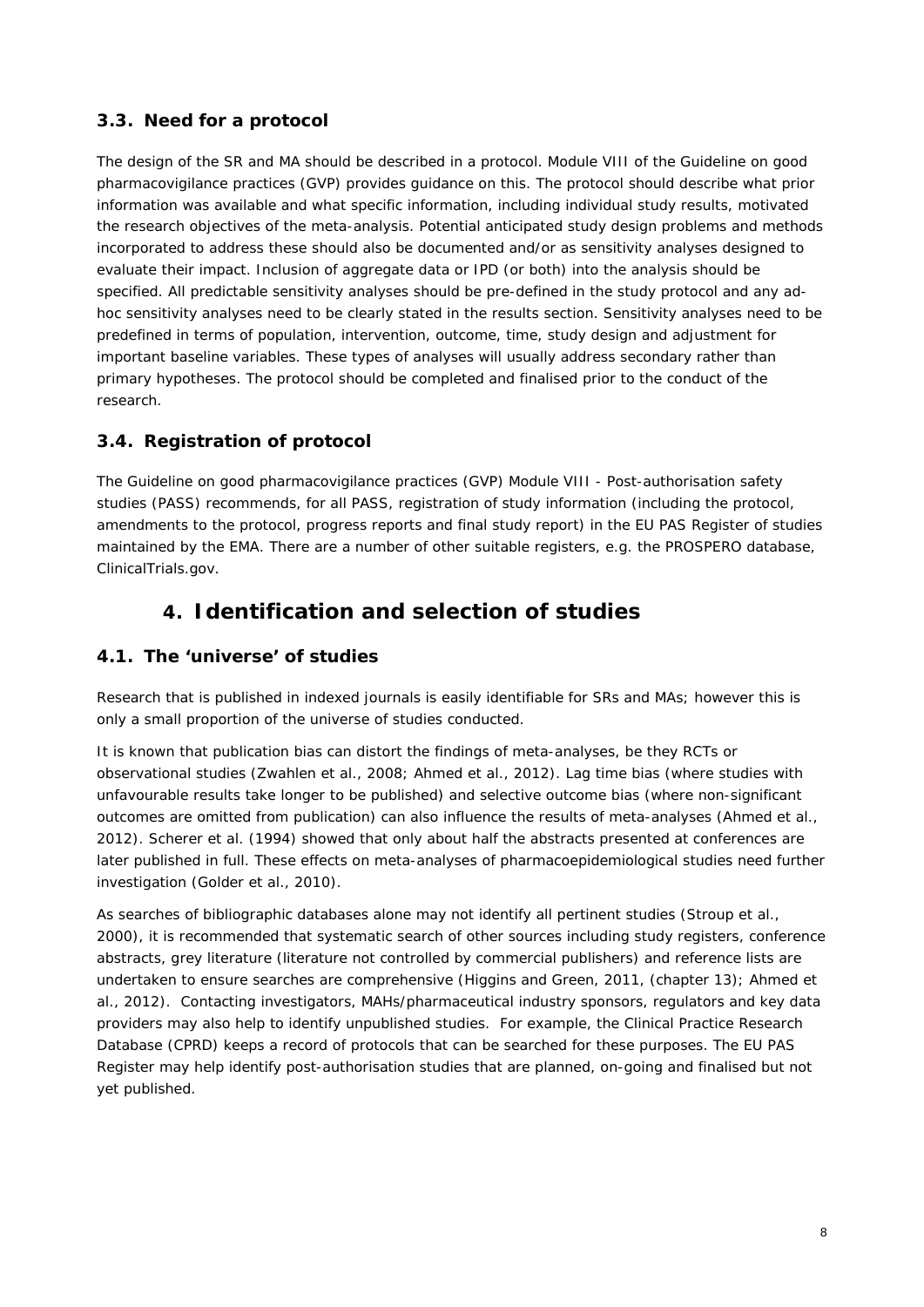## <span id="page-8-0"></span>*4.2. Data Sources*

A comprehensive search should be conducted (Ioannidis et al., 2006) using different bibliographic databases, hand searching for relevant journal, reference checking from identified studies, attempting to retrieve unpublished studies, contacting investigators, sponsors, data providers and regulators involved in the field of research. The following categories of data sources are suggested and they are not mutually exclusive (e.g. CINAHL falls in "Bibliographic databases" and "Grey data").

## <span id="page-8-1"></span>**4.2.1. Bibliographic databases**

Searches of health-related bibliographic databases are the easiest and least time-consuming way to identify an initial set of relevant reports of studies. MEDLINE and EMBASE are the most commonly used to identify studies with safety endpoints and can be searched electronically for key words in the title or abstract and by using standardized indexing terms, or controlled vocabulary assigned to each record.

### <span id="page-8-2"></span>**4.2.2. Grey data – conferences, dissertations and other**

Grey literature includes research with limited distribution, unpublished reports, dissertations, articles in less known (or simply non indexed) journals, some online journals, conference abstracts, policy documents, funding agency reports, rejected or un-submitted manuscripts, non-English language articles, and technical reports (Conn et al., 2003; Higgins and Green, 2011:chapter 6). There are no standards for searching the grey literature. Searches of conference proceedings, dissertations, theses and study registers should be considered. Some bibliographic databases collate conference proceedings and can give access to abstracts.

## <span id="page-8-3"></span>**4.2.3. Investigators**

Authors with multiple publications and experts in the field may be aware of unpublished or ongoing studies which include data on safety endpoints, or may have recorded data on safety endpoints not reported in the published study (McManus et al., 1998; Ioannidis et al. 2002). As safety endpoints are under-reported in studies investigators should be contacted in order to obtain safety endpoint data that may not have been reported in the original publication(s) (Zorzela et al., 2014). Research Centres / Networks in the field of interest (e.g. Cochrane Adverse Effects Methods Group or networks such as ENCePP) may direct researchers to key experts. Learned societies such as ISPE or specialists' societies may also be useful.

### <span id="page-8-4"></span>**4.2.4. Sponsors**

Some studies conducted or sponsored by MAHs may not be published in mainstream journals hence they should be contacted for information on ongoing and unpublished observational studies. Some MAHs may make information about their studies available through their own websites.

The study sponsor could also be a government, regulatory agency, and charity or research foundation and may also be approached for unpublished studies.

### <span id="page-8-5"></span>**4.2.5. Data providers**

Contact with data providers/owners of electronic healthcare records may be helpful to identify ongoing and unpublished studies as the providers will usually have a record of studies undertaken with their data.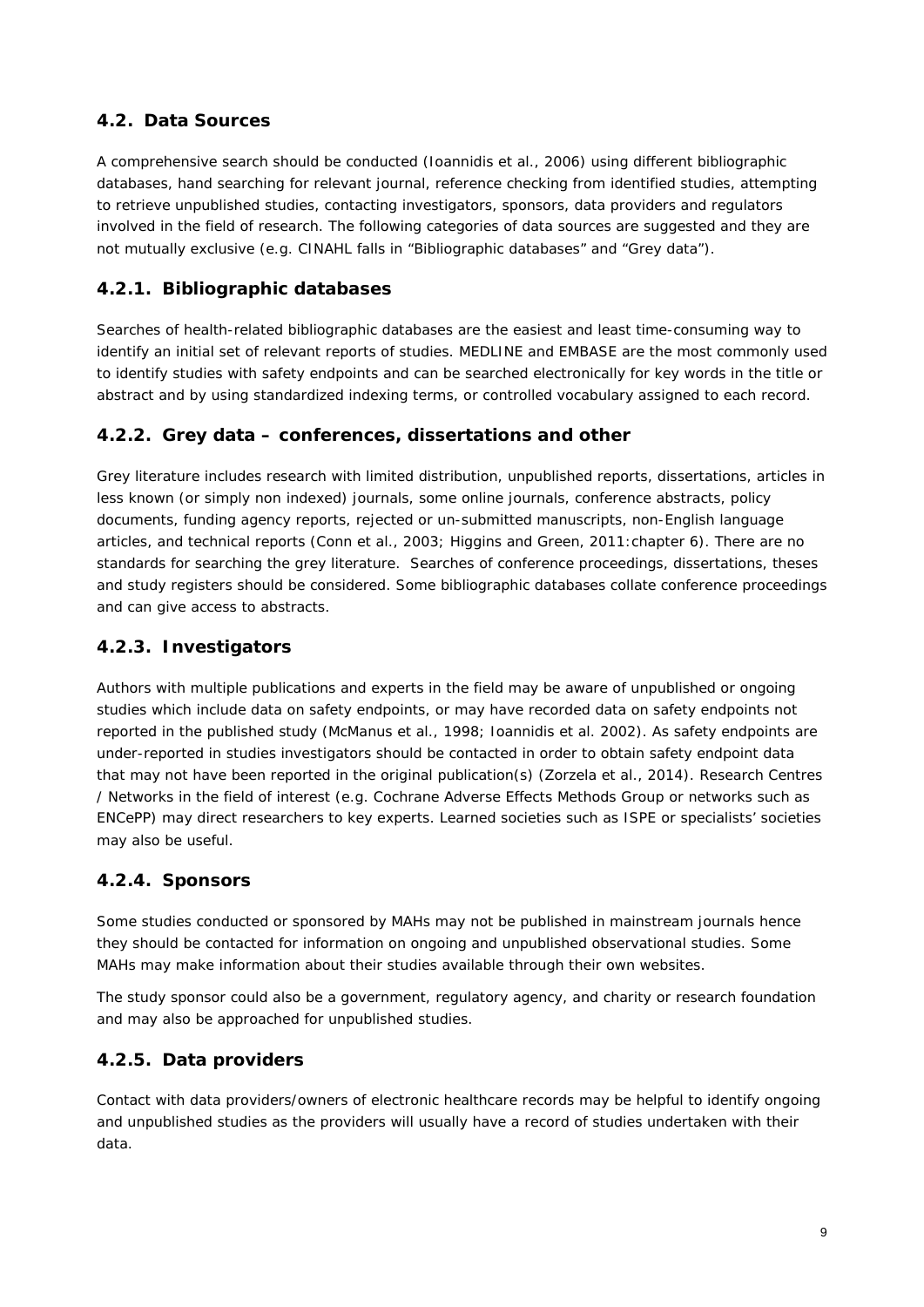## <span id="page-9-0"></span>*4.3. Search strategies*

The literature search strategy is centred on key elements in the research question: population, intervention (plus acceptable comparators) and safety outcomes. It should be borne in mind that a wide definition of population may be needed as results for specific groups may not be included in searchable fields.

Two main approaches can be used, searching using index terms and searching using free-text terms. Each has its limitations and they are best combined to maximise sensitivity (the likelihood of not missing relevant studies) and may require several iterations (Loke et al., 2007).

Index terms such as MeSH (Medical Subject Headings) in MEDLINE and EMTREE in EMBASE are controlled vocabulary thesaurus, which consist of sets of terms naming descriptors in a hierarchical structure that permits searching at various levels of specificity within electronic databases. Subheadings are qualifiers added to MeSH subject headings to refine their meaning. Terms such as "aetiology" or "therapy", when combined with a MeSH heading, give a very precise idea of what an article covers. The Floating Subheadings (FS) field contains the 2-letter codes, such as "po" for poisoning, and is displayed following the corresponding MeSH Subject Headings Free floating subheading are recommended as the most useful way to increase sensitivity when searching for safety endpoints in MEDLINE and EMBASE(Golder et al., 2014).

Within a bibliographic database, studies may be indexed in three different ways: (i) name of the intervention together with a subheading to denote that safety outcomes occurred (e.g. aspirin/safety endpoints); (ii) the safety endpoint together with the nature of the intervention (e.g. gastrointestinal haemorrhage/and aspirin/); or (iii) (occasionally) safety endpoint only (e.g. haemorrhage/chemicallyinduced).

Terms used by authors in the title and abstract of their studies can be searched on databases of electronic records using free-text terms. Two problems seriously limit the value of free-text searching. First, authors use a wide range of terms to describe safety endpoints, both in general (toxicity, sideeffect, adverse-effect) and more specifically (e.g. lethargy, tiredness, malaise may be used synonymously). Therefore, as many relevant synonyms as possible should be included. Second, the free-text search does not detect safety endpoints not mentioned in the title or abstract of the study in the electronic record (even though they appear in the full report).

The syntax is specific and needs adapting for each bibliographic database and specific interface (e.g. PubMed for searching MEDLINE).It is important to spell check all search terms and control for different spellings (e.g. plasmacytoma or plasmocytoma, haematological and hematological) and to think of meaningful truncations e.g. (e.g. a PubMed search for erythrocyto\* would find erythrocytosis, erythrocytotic and also erythrocytopenia). Guidance is available in the bibliographic databases. The selection of search terms is helped by clinical or epidemiological experts involved in the SR.

Date restriction should be applied if appropriate; for example if the pharmacological treatment was not available before a certain date.

Finally, the search should be described briefly in the methods section of the review. The detailed description can be made available as a web document or as an appendix in a report, where space allows.

### <span id="page-9-1"></span>*4.4. Inconsistent use of terms to identify pharmacoepidemiological studies of harm*

The assessment of whether the design of a study corresponds to the study design specified in the eligibility criteria may not be straightforward (Hartling et al., 2011). For example, the commonly used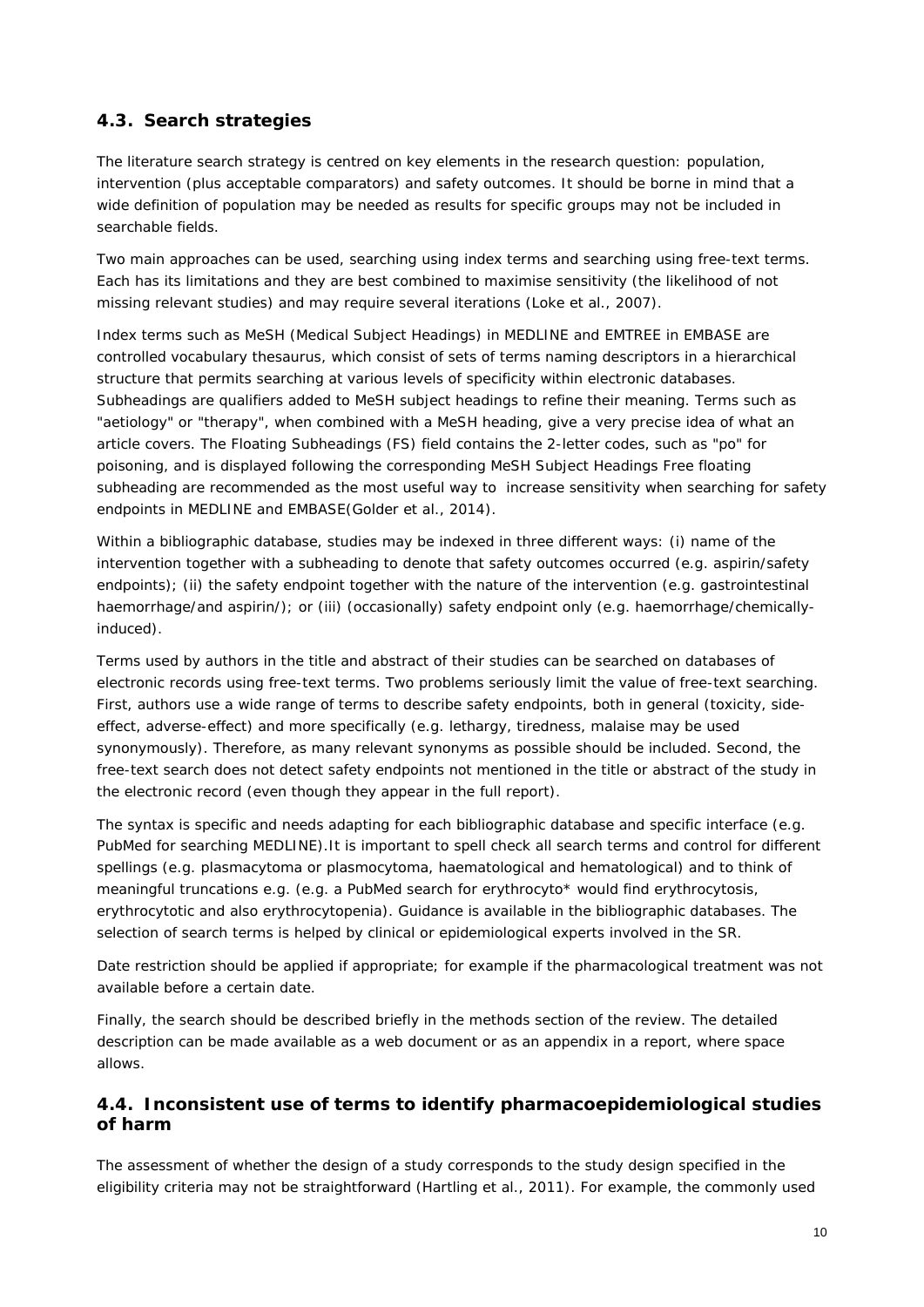term "case-control study" covers a wide variety of types of study. For instance, the label could be applied to a study in which cases and controls are separately identified and individuals interviewed about past exposures; to case-control studies nested within cohorts in which past exposure has already been collected; and even to an analysis of a cross-sectional study in which participants are divided into cases and controls and cross-tabulated against some concurrently collected information about previous exposure. To make decisions on eligibility of studies for a SR of safety endpoints, different study types need to be distinguished from each other, and some sort of taxonomy will be needed to achieve this (Higgins et al., 2013).

For this reason, explicit study design features, and not high level study design labels must be considered when deciding which types of pharmacoepidemiological studies should be included in a review. Moreover, unlike RCTs, the design details of pharmacoepidemiological studies that are required to assess eligibility are often not described in titles or abstracts and require access to the full study report. Therefore the search should not be limited to studies using specific design terms.

### <span id="page-10-0"></span>*4.5. Indexing of pharmacoepidemiological studies*

Methodological filters and indexing terms, such as "publication type" in MEDLINE, are useful to limit searches when conducting SRs including RCT studies. This strategy is unlikely to be helpful In pharmacoepidemiological studies because study design labels other than RCTs are not reliably indexed by bibliographic databases and are often used inconsistently by authors. Therefore, an inclusive approach is recommended (Higgins and Green, 2011, (chapters 13 and 14); Golder et al., 2014). An algorithm using appropriate terms should be defined in the protocol.

## <span id="page-10-1"></span>*4.6. Flow chart*

Use of a flow diagram and text, reporting the process from identification through to the selection of studies included in SR and MA is recommended. Authors should report: unique records identified in searches; records excluded after preliminary screening (e.g. screening of titles and abstracts); reports retrieved for detailed evaluation; potentially eligible reports which were not retrievable; retrieved reports that did not meet inclusion criteria and the primary reasons for exclusion; and the studies included in the review. Below is shown a diagram from PRISMA statement that, despite being addressed to systematic review of interventions, is suitable to any kind of systematic review, including pharmacoepidemiological studies of harm (Liberati et al., 2009).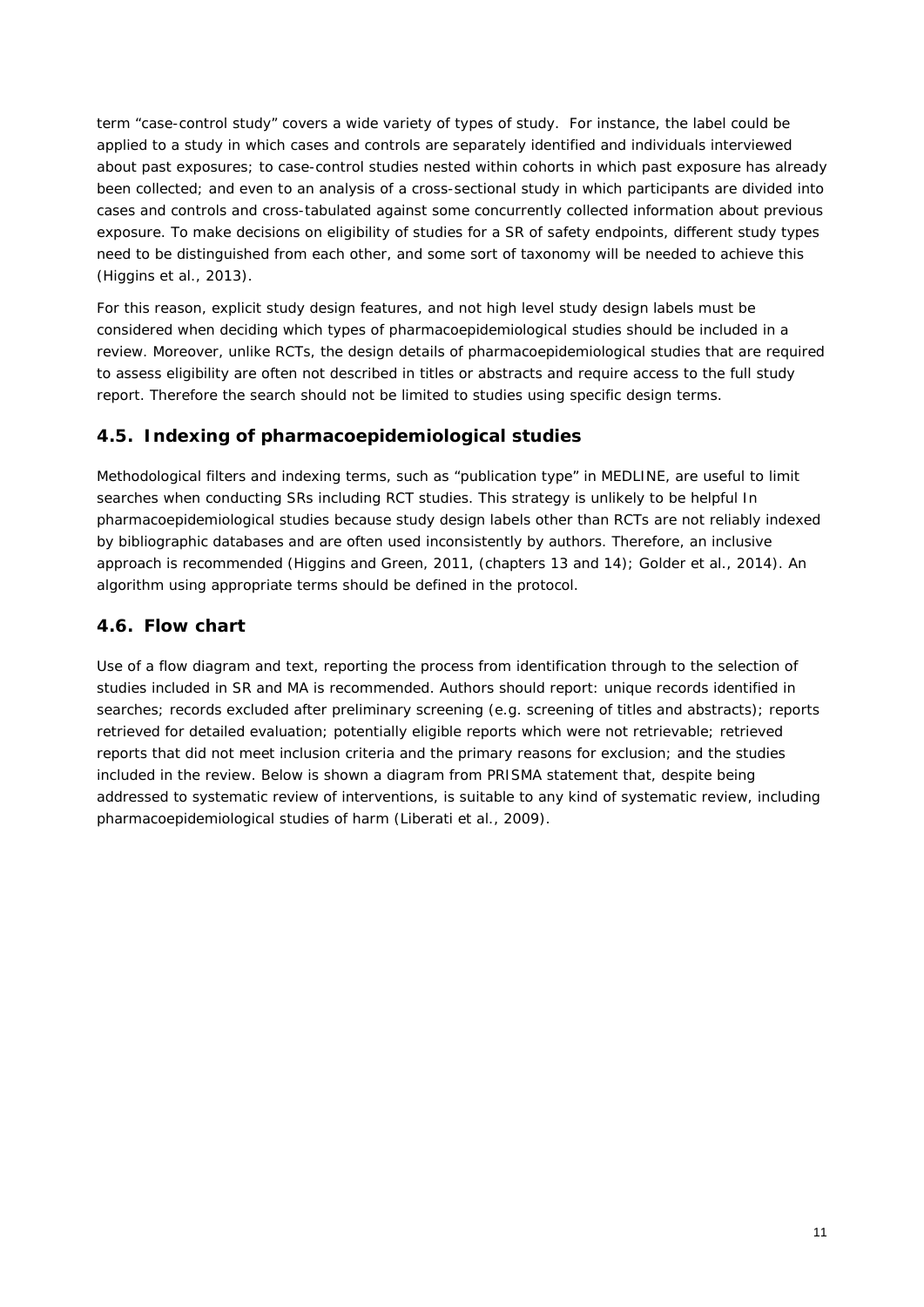



# **5. Assessment of selected primary research studies**

# <span id="page-11-1"></span><span id="page-11-0"></span>*5.1. Objectives of assessment*

The review of the applicability, validity and utility of selected studies can have several objectives. They may include becoming familiar with the design and data collection choices made by researchers of the studies; understanding how these choices may impact the results of the studies by examining their variability and identifying the risk of bias.

The assessment should be conducted based on the information in the source manuscript and other sources identified by two researchers either independently or in primary and review roles. It is important to keep in mind that contrary to the extraction of results, the evaluation of risk of bias has an inherent subjective component. Therefore review, discussion and consensus among assessors are essential. Piloting the process and forms is often required to adjust definitions of the domains for risk of bias. Furthermore, the forms should include space for the assessor to document the reason for the results of the risk appraisal in each domain.

### <span id="page-11-2"></span>*5.2. Review of studies*

Evaluating the validity of each of the primary research studies is one of the first steps once a study has been selected for the systematic review. Section 4 'Study Design and Methods' of the ENCePP Guide on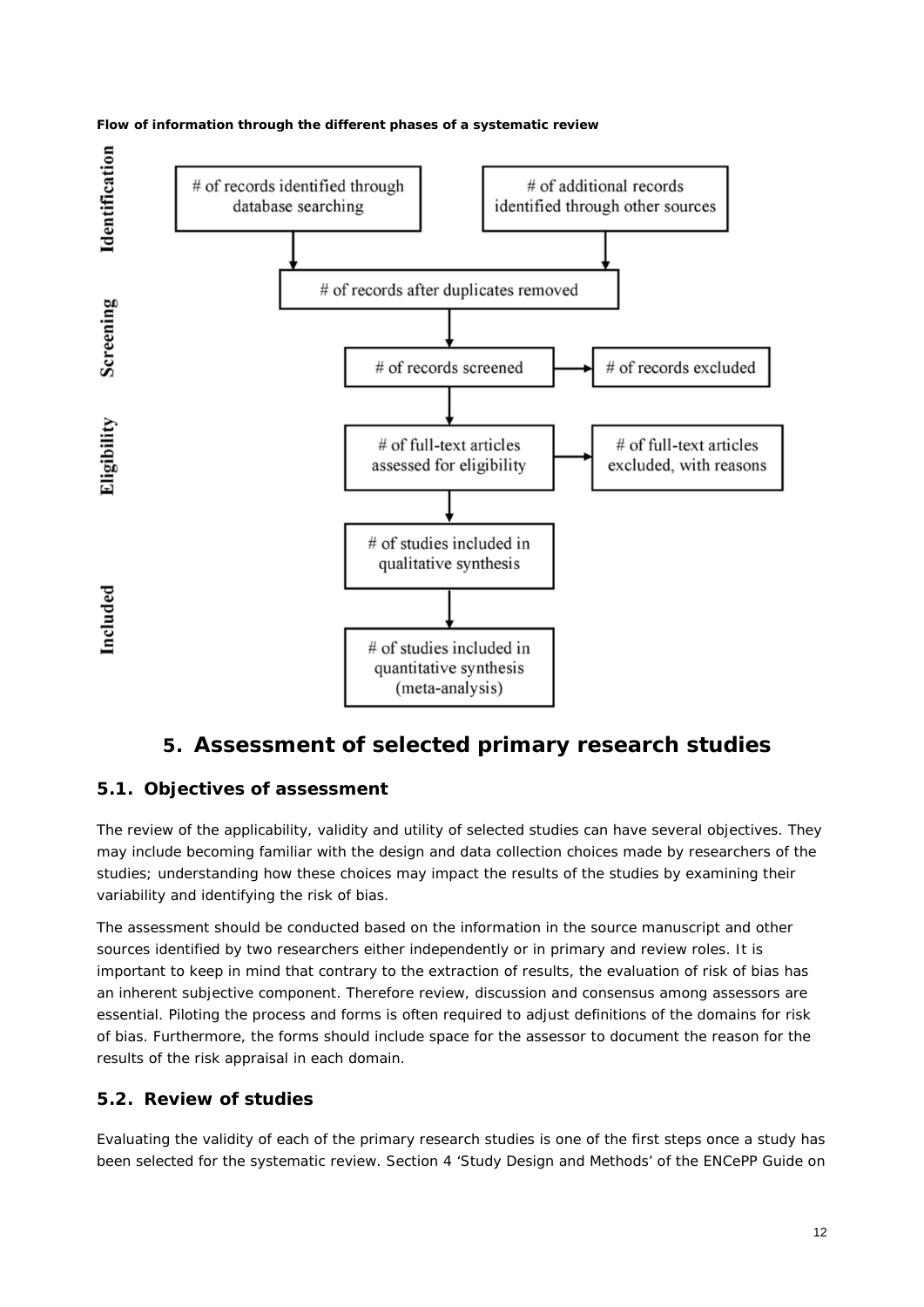Methodological Standards in Pharmacoepidemiology provides an overview of the key design considerations for pharmacoepidemiological studies.

A key challenge when reviewing primary studies is the available level of details regarding the design and methods of the study, often limited by the space provided by journals. Publication of additional method details in online appendices facilitates the work of the reviewer, and reviewers should always check their existence. Researchers reporting results of the study may have followed the appropriate Strengthening the Reporting of Observational Studies in Epidemiology (STROBE) checklist (von Elm et al., 2008) and reviewers should be familiar with this guidance. The use of the ENCePP Checklist (ENCePP Checklist) for Study Protocols by researchers of primary pharmacoepidemiology studies may also promote reporting the key design and methods relevant for pharmacoepidemiology in the publication.

Additional sources of information to reviewers of primary studies, especially for more recent studies, are the protocols of primary studies registered in the EU PAS Register of studies.

### <span id="page-12-0"></span>*5.3. Study Assessment Tools*

Many tools have been developed to document and summarise the key findings regarding study design choices and validity. Some were intended for a specific review, others for a more general use by reviewers in different fields of non-experimental studies. Some were developed independently, others commissioned by agencies or research groups (e.g. US AHRQ, Cochrane)

Helpful general reviews of tools can be found in Deeks et al. (2003) and Sanderson et al. (2007). A recent and comprehensive review of tools was conducted to assess the suitability and relevance of available tools to assess and report the design choices and validity of specifically pharmacoepidemiology studies (Neyarapally et al., 2012). The authors found that 'the purpose and the scope of the tools varied greatly, that many available quality assessment tools do not include critical assessment elements that are specifically relevant to pharmacoepidemiological safety studies; that most tools do not distinguish between reporting elements and quality assessment attributes; and that there is a lack of reported considerations on the relative weights to assign to different domains and elements with respect to assessing the quality of these studies and in particular specific domains that are critical for pharmacoepidemiology studies'.

The Cochrane Collaboration Non-Randomized Studies Methods Working Group endorsed the use of the Newcastle Ottawa Scale 7 (NOS), (Wells et al., 2010) to assess the quality of observational studies (Higgins and Green, 2011, Handbook chapter 13.5.2.3). In spite of its wide use, the NOS was criticised by its lack of validation (Stang, 2010), although some validation studies have been published in recent years (Oremus et al., 2012; Hartling et al., 2013).

A drawback in the NOS is the lack of an "Other Bias" item. Limitations have also been identified in the Cochrane Risk of Bias tool which applies only to randomised studies (Higgins and Green, 2011) (chapter 13.5.2.3). Neither has the ability to adapt the bias assessment to domains specific to pharmacoepidemiology (e.g. confounding by indication, etc.), as the more recent tool commissioned by AHRQ, the RTI Item Bank (Viswanathan and Berkman, 2011, 2012, Margulis et al., 2013).

It is important to keep in mind that the goal of using these tools when reviewing a primary study is to become familiar and evaluate the design choices and validity of the study in a structured, systematic, transparent and reproducible way, rather than attempt to summarize the overall quality of the study through a single score which obscures the assessment of the individual study components. Likewise including scores as a variable in the analytic model is strongly discouraged by many (Greenland and O'Rourke, 2001; da Costa et al., 2012). It is preferable to conduct stratified and sensitivity analysis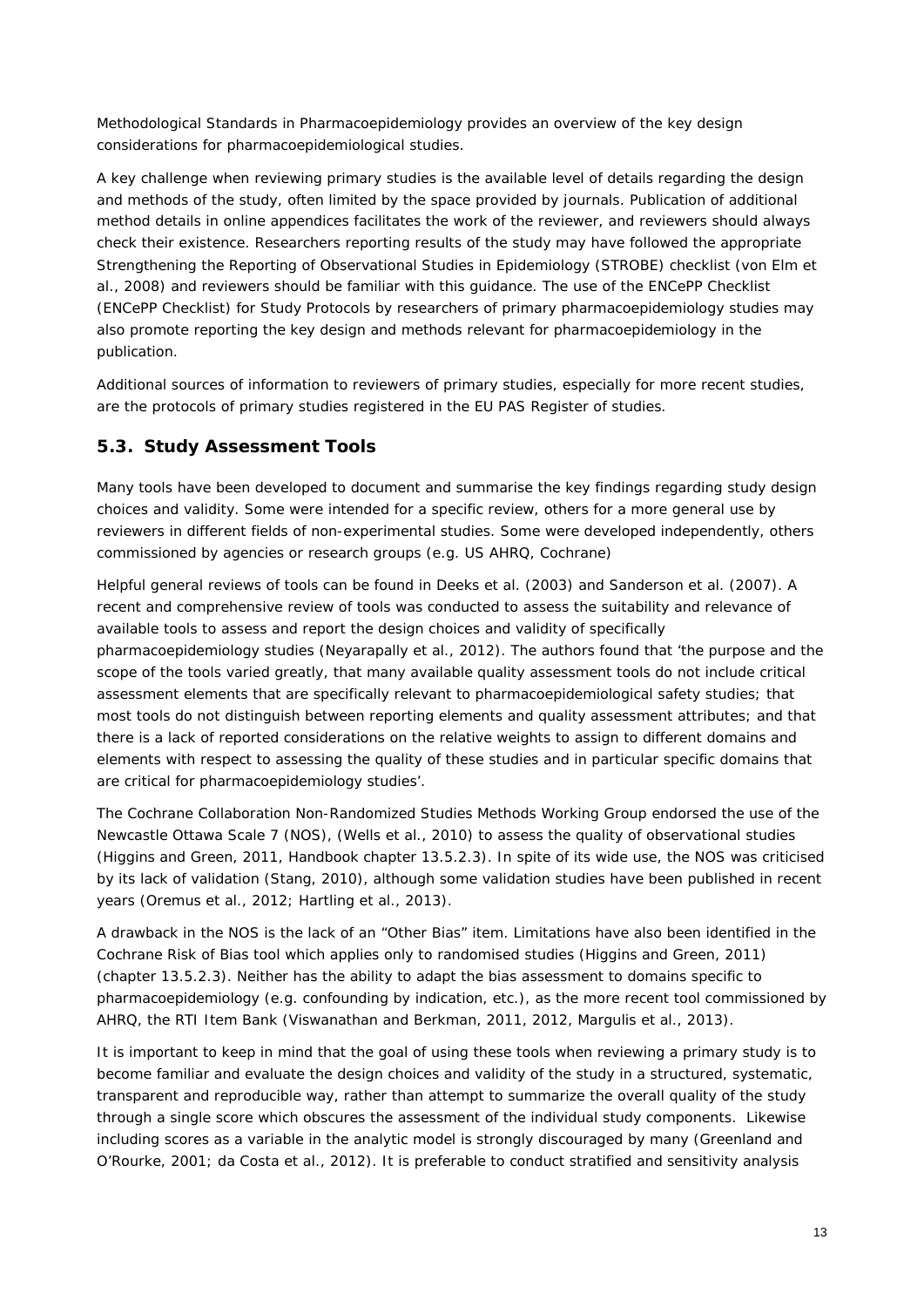<span id="page-13-0"></span>based on the identified areas of risk of bias. Use of the tools as a checklist is recommended, as is the tabular or graphical display of the findings.

# **6. Data extraction**

## <span id="page-13-1"></span>*6.1. Aggregate data*

Data extraction should be undertaken by two researchers working independently. The variables to be extracted and how they will be coded should be agreed by both researchers beforehand. At the end of each step of the process, the lead researcher identifies disagreement in the data abstracted and discusses with their co-researcher(s) until agreement on the result is obtained. Researchers should look for, note and address problems/issues which may require unforeseen changes in extraction methods. Information that does not impact the main aims of the analysis may not require duplicate extraction. This process should be made clear in the protocol and methods section.

There are different types of data to record:

a) The number of studies included and excluded, and reasons for exclusion (this may be shown with a data source flow diagram). A checklist of inclusion/exclusion criteria facilitates systematic identification of all studies fulfilling these. Systematic records should be kept of the reason(s) why each potentially eligible study from the literature search does not fulfil the criteria e.g. no control group, duplication of data included in another paper. Note that there might be more than one paper from one study, and that papers may overlap in the data they report (especially long term studies that report at intervals) – the unit of observation is the study, not the paper, and care should be taken to include study subjects only once.

b) Study-level characteristics and other data of those studies to be included in the meta-analysis. These data will enable the assessment of the risk of bias. The studies should be separated by study design, e.g. case-control, cohort, etc. This facilitates the comparison between studies.

The extraction table should be designed with variables that correspond to the critical aspects of the study design. These aspects may include:

- purpose of the study/paper, in particular whether it was: primarily a study of efficacy of intervention, or primarily a study of safety endpoints, or an aetiological study where medication use was only one of a range of factors considered;
- year of publication;
- place and time period of study;
- definition/recruitment of study population;
- funding source;
- the type of harm that the study had the intention and capacity to detect, e.g. length of time patients under observation after treatment;
- how safety outcomes were reported and/or defined;
- source of information for harm this will then be important to decide on whether to give zero or unknown values in the tables of raw data and effect sizes;
- exposure (intervention) definition and indication for treatment;
- methods of analysis (e.g. multivariable logistic regression, matched sample, propensity score, etc.);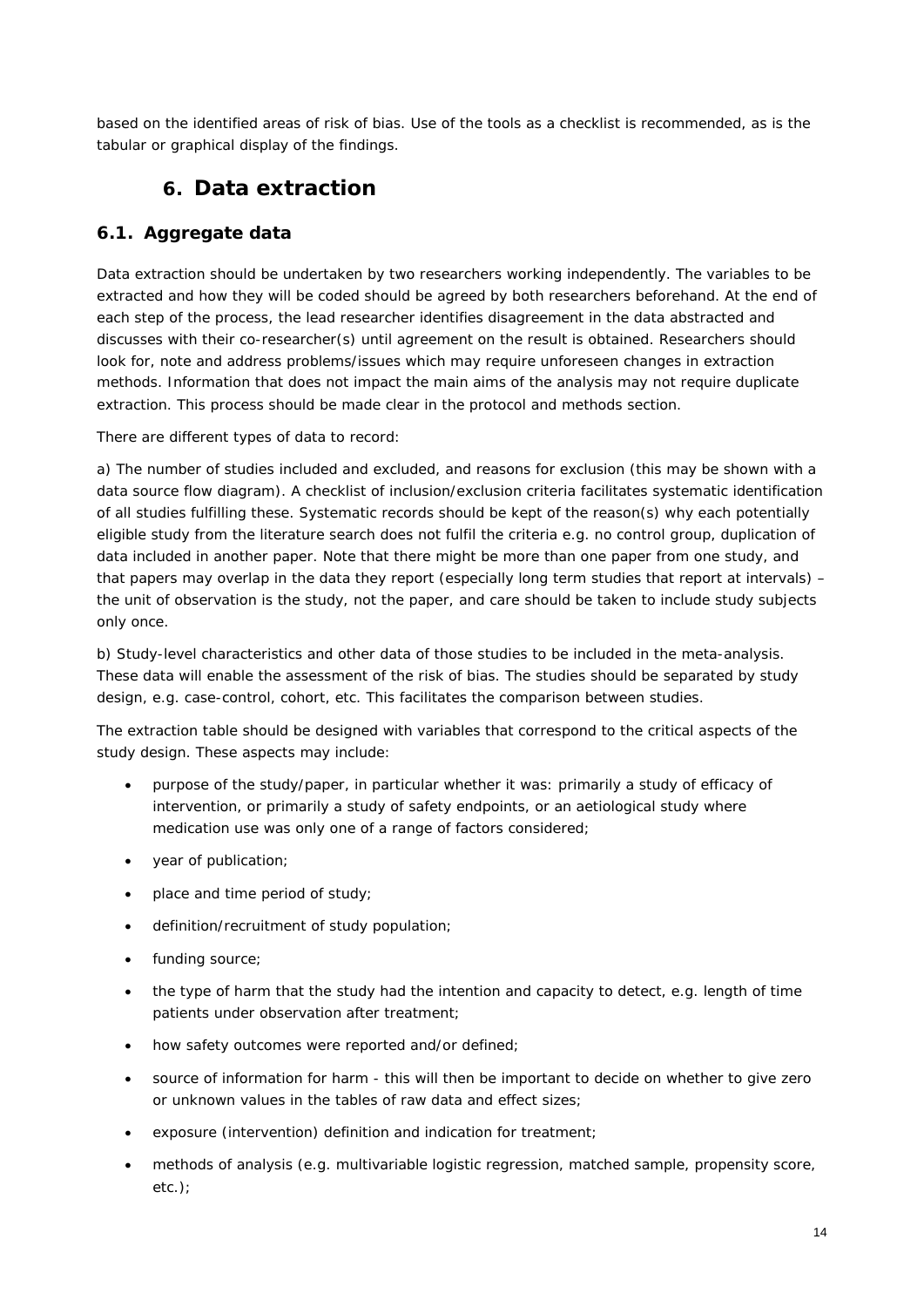• confounders adjusted for in the analyses.

Ensure that data relating to possible sources of heterogeneity between studies are covered explicitly, particularly study characteristics relating to sources of possible bias (e.g. retrospective recording of exposure in case-control studies, exposure-dependent attrition in cohort studies or unblinding to exposure status in recording of harm,). Formats developed elsewhere for recording study characteristics may be helpful and further practical guidance is given in Centre for Reviews and Dissemination Systematic Reviews.

c) Patient harm-related outcome and exposure data are key data. They may include patient counts for each type of harm, summary statistics of exposure time (e.g. patients-years of treatment), absolute risks, unadjusted and adjusted odds ratios/RR (with confidence intervals), hazard ratios, etc. Where harm is not dichotomous, appropriate summary measures, e.g. mean and standard deviation should be recorded in appropriate strata. Study reports may differ in the way that ordered or continuous variables are categorised. Initially it is recommended to keep as many categories as possible to allow for flexibility later on. Decisions to harmonise the categories can be made once all data have been collected and reviewed but prior to any analysis of outcomes.

It is particularly important to allow for sensitivity analyses based on the research question, e.g. including only severe adverse effects or long term therapy. When data for a specific outcome are not found it is important to try to determine whether this is because no relevant events occurred or because the events were not considered relevant to the study. The design of tables may depend on the statistical software to be used for meta-analysis.

In designing these tables some general rules apply:

- (i) Safety Outcome definition. The protocol should define the scope and classification of safety outcomes to be abstracted. An attempt should be made to contact the original authors to get as much detail as possible on subgroups of safety outcomes so that consistent classification of safety outcomes can be constructed. Grouping across different categories may mask underlying specificity of safety outcomes. For cohort studies, 'zero', 'presumed zero' and 'unknown' entries should be distinguished. A zero should be recorded for a safety outcome if the study explicitly records zero cases. A presumed zero should be recorded if the study had the capacity to detect the safety outcome but does not mention any cases. "Unknown" should be recorded if the study did not have the capacity to detect the outcome in question or if the safety outcomes classification used in the study does not allow you to know whether a case occurred. For example, a study of safety outcomes from exposure in pregnancy may record congenital anomalies. Study A records two 'neural tube defects'. Study B records one 'anencephalus' and one 'spina bifida'. Study B is informative for 'anencephalus', 'spina bifida' and the overall category 'neural tube defects'. Study A is informative for 'neural tube defects' but unknown (NOT zero) for 'anencephalus' and 'spina bifida'. Aggregate categories (e.g. 'neural tube defects') should be included in the classification scheme because adding components (e.g. 'anencephalus' and 'spina bifida') may add up to more than the total no. of cases where one person exhibits more than one type of harm (e.g. has both 'anencephalus' and 'spina bifida'). Data extraction may need to be iterative where types of harm that have not previously been identified within the classification in the protocol are mentioned in a later review of a study.
- (ii) Definition of intervention/exposure. Data for each medication type and for each dose, including timings and quantities, should be recorded. A variable for 'any exposure' may also be useful.
- (iii) Missing data (e.g. cohort members lost to follow-up, or cases/controls with unknown exposure) should be recorded.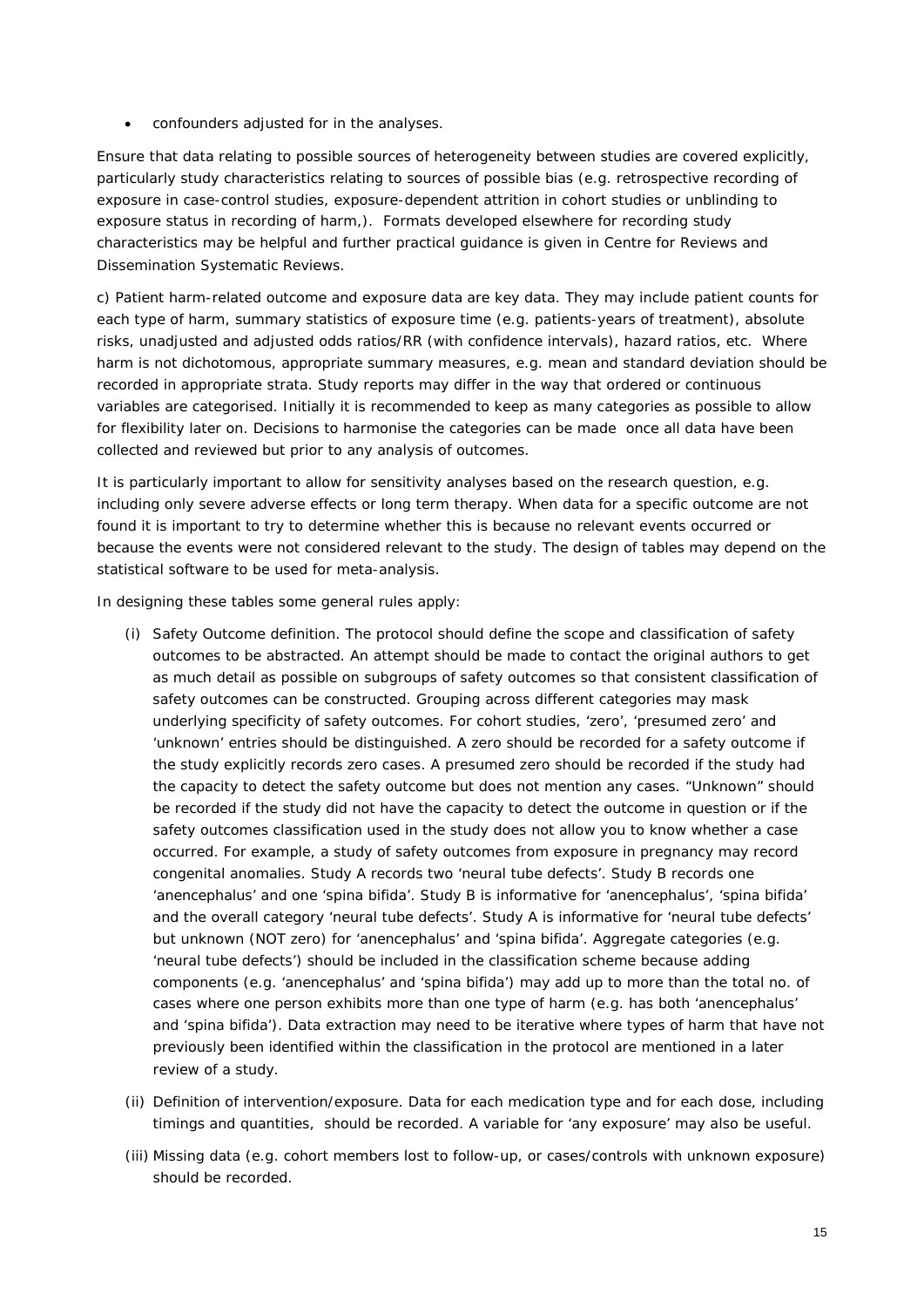- (iv) Preliminary data should be recorded in as much detail as available
- (v) Distinction should be made between the number of people reported with safety endpoints (within each category of safety endpoints) and the number of instances of safety endpoints where one person may be represented more than once (e.g. experiencing two subcategories of safety endpoints, or experiencing the safety endpoint more than once in the follow-up period). The number of independent persons is generally required (Ross, 2011).

Even where summary data are being extracted, if the number of cases of safety endpoints is small (rare), an attempt should be made to extract a case list with as much detail as possible about the indication, exposure itself and co-exposures, and about the diagnosis of safety endpoint.

## <span id="page-15-0"></span>*6.2. Individual-participant data (IPD)*

The use of IPD (often referred to as the original "raw" data) has a number of statistical and clinical advantages (Riley et al., 2010). Use of IPD allows centralised collection, checking, re-analysis and combination of the data. In theory, it can minimise publication and reporting biases - especially if unpublished data are obtained (Stewart et al., 2012; Ahmed et al., 2012). Although the IPD approach requires more time and resources to conduct than summary data methodology, this approach provides for: 1) increased possibilities to perform standardised and more complex statistical analyses that better reflect the true status of each patient, 2) detailed participant-level exploration of individuals' characteristics (including inclusion and exclusion criteria, permitting consistency across studies), 3) calculation and incorporation of missing or poorly reported outcomes, 4) standardisation of subgroup categories and additional subgroup analyses not conducted in the primary studies,5) examination of the consistency of subgroup effects across studies, and 6) missing data to be observed and accounted for at the individual level (Hannick et al.,2013; Riley et al.,2010; Ahmed et al.,2012).

The checking of data can be more extensive with IPD than with aggregate data (Stewart 1995). Areas of data quality that can be investigated include:

- Absence of duplicate records;
- Effects of exclusion of subjects: comparison of the data received with those available in publications; check for missing values if subject identifiers are sequential;
- Data consistency: range checks and flag 'outlier' to be flagged, check of consistency of variables per subject, tabulation of numbers of subjects in each subgroup at baseline and check with publications;
- Follow-up: duration and time points;
- Censoring: by type;
- Missing data and reasons for missing;
- Internal consistencies of the data;

IPD can also be used to more accurately assess the appropriateness of combining studies in a metaanalysis. Considerations include:

- Similarity of treatment regimens, including dosage and adherence to therapy;
- Similarity of outcome measures and times of follow-up;
- Similarity of patient characteristics;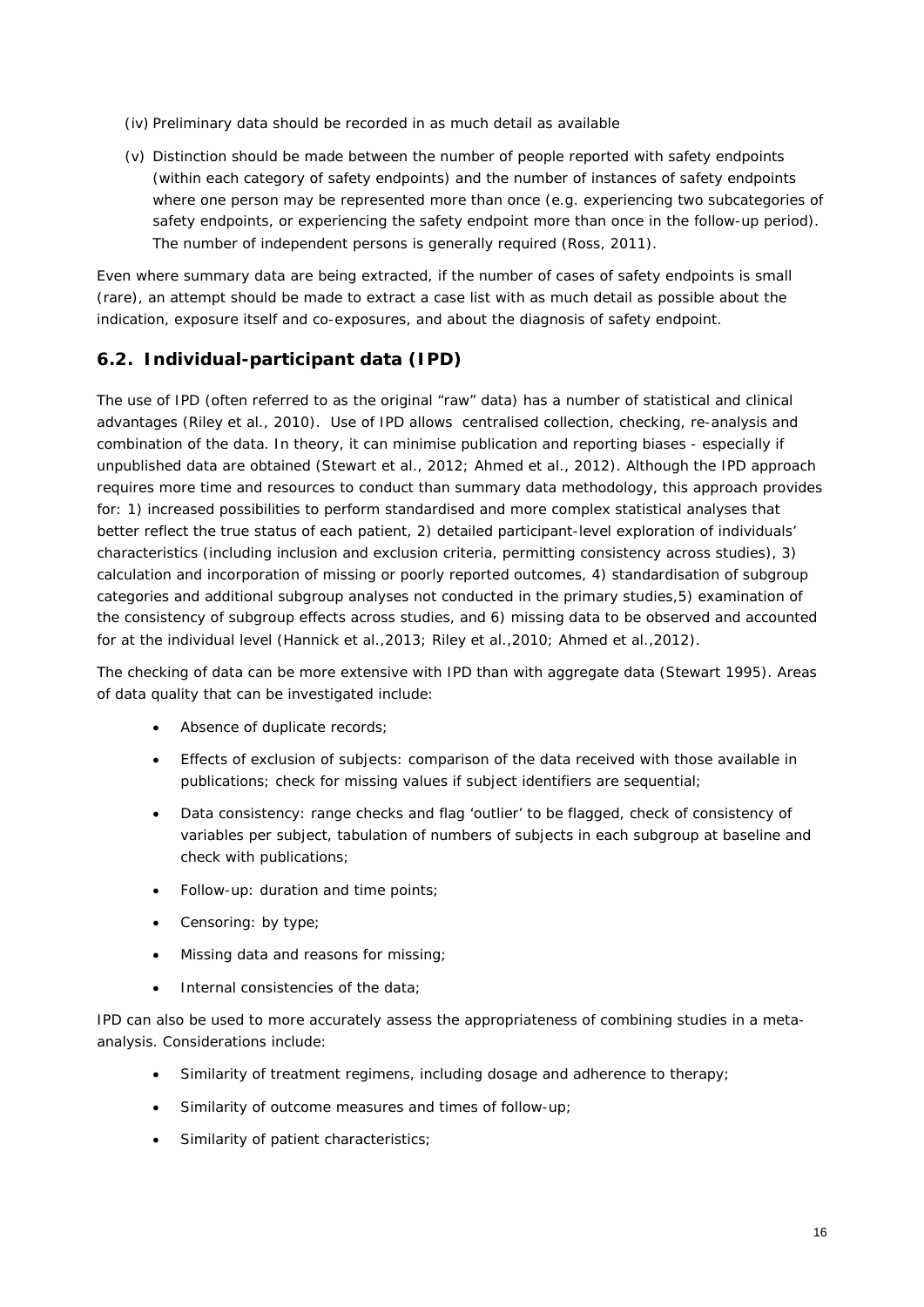- Availability of covariates, including baseline measures, to define subgroups for analysis to examine subject-treatment interactions or to adjust analyses;
- Similarity of definitions of covariates;

The advantages of IPD analyses must be weighed against the investment of time and effort involved in obtaining, understanding and analysing the complex data collected in primary studies.

#### <span id="page-16-0"></span>*6.3. Missing data*

Where data required for data extraction are unavailable in the publication, but there is a reason to suppose that the authors know the information or have the data in their archive, an attempt should be made to contact the original authors to obtain the required data. Inclusion of such unpublished data should be clearly indicated and attributed. Annex IV of the ENCePP Code of Conduct may be helpful (ENCePP, 2011).

#### <span id="page-16-1"></span>*6.4. Documentation of the process of data extraction*

The data extraction tables should be part of the study protocol, and any changes to the tables as well as the completed tables by each researcher, and the final tables, should be part of the audit trail of the study. If new data extraction forms have been designed, or existing forms modified to a new purpose, it is advisable to plan a pilot of the forms.

# **7. Statistical Analysis Plan**

<span id="page-16-2"></span>The Statistical Analysis Plan (SAP) should detail the planned analyses. It should adhere, broadly speaking, to the usual requirements of a SAP written for a meta-analysis of RCTs (Higgins and Green, 2011: chapter 9).

Ideally, the SAP should be written and agreed upon prior to any analyses being conducted. However, allowances should be made for post-hoc, unplanned analyses. Meta-analyses are usually conducted after some or all of the component studies are completed and it may be unusual for a statistical analysis to be planned in ignorance of all of the results of the studies. Documentation of the state of knowledge during the planning stage may inform later interpretation of the meta-analysis or suggest appropriate sensitivity analyses.

The following points-to-consider arising from meta-analyses of RCTs will also be applicable for metaanalyses of pharmacoepidemiological studies and should be addressed in the SAP:

- Choice of study inclusion;
- Analysis of study-level and/or patient level data;
- Variation across studies in endpoint definition/derivation, patient populations;
- Multiple endpoints;
- Detection and treatment of heterogeneity;
- Model choice, including covariate adjustment;
- Inclusion of random effect(s);
- Frequentist, Bayesian and bootstrapping approaches;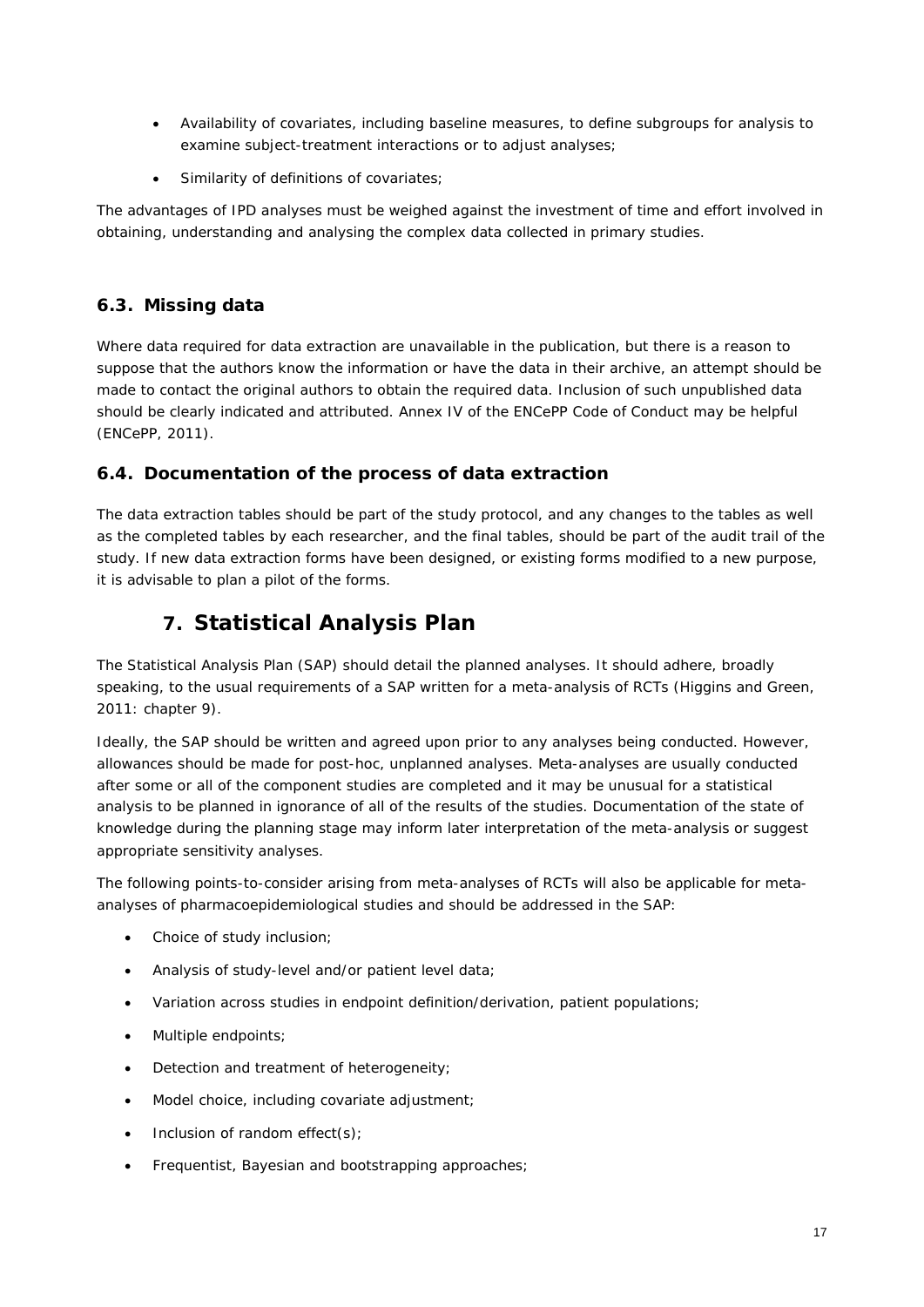• Stratification and sub-grouping including adjustments for multiplicity when necessary.

The remainder of this section focusses upon issues of particular importance for meta-analyses of pharmacoepidemiological studies.

# <span id="page-17-0"></span>*7.1. Study Heterogeneity*

It is likely that pharmacoepidemiological studies show greater inter-study variability in results compared with variability observed across RCTs. This is mainly due to the greater biases in treatment effect estimates arising from the lack of control over treatment allocation, absence of blinding, differences in length and completeness of follow-up, etc. The appropriateness of conducting a metaanalysis is questionable when the included studies show qualitatively differing results.

Methods to test for consistency should be employed (Higgins and Green, 2011). Heterogeneity can be formally taken into account in a meta-analysis via the incorporation of random effects into the model. Consideration may be given to using Bayesian methods especially when the number of studies included in the meta-analysis is small. These modelling approaches allow for inter-study variability up to a certain level, but the sources of any considerable variation should be investigated further and other statistical approaches (such as the ones outlined in this section) should be considered.

# <span id="page-17-1"></span>*7.2. Study Design*

The wide variety of pharmacoepidemiological study designs pose additional challenges.

Current recommendations (Stroup et al., 2000) suggest that MAs should assess the possible impact of the varying study designs via sensitivity analyses, e.g. inclusions/exclusions of certain design types, stratification/regression using design type.

Patients typically do not switch study treatments during a RCT study. However, treatment switching can and often does happen within the context of a pharmacoepidemiological study. Therefore, it is likely that analyses will need to be described in the SAP that take switching into account. There is a wealth of literature (e.g. Morden et al., 2011) that proposes a variety of statistical methods for handling this problem. These focus on RCTs but may also be applicable to pharmacoepidemiological studies.

# <span id="page-17-2"></span>*7.3. Absolute vs. Relative Effect Sizes*

Comparative pharmacoepidemiological studies will generally present data on relative effect sizes, e.g. odds ratios, hazard ratios, risk ratios, etc. However, absolute effect sizes, such as differences in incident rates, proportions, survival at a certain time-point, etc. may also be important. The absolute effect size may vary according to the population from which the relative results are derived. For this reason the majority of statistical approaches to meta-analyses focus on the combining of relative effect sizes. The combination of absolute effect sizes is also possible but the effect of different levels of baseline risk in the study populations should be investigated in the analysis.

# <span id="page-17-3"></span>*7.4. Confounders*

Meta-analyses of RCTs are often conducted on raw outcome data under the assumption that the elimination of selection and confounding bias at the time of randomisation will ensure an overall absence of bias in the results. This assumption is not tenable for observational data and hence it is as important to eliminate confounding in the meta-analysis as it is to do so in individual studies. The results of a single pharmacoepidemiological study with no consideration of adjustment would rarely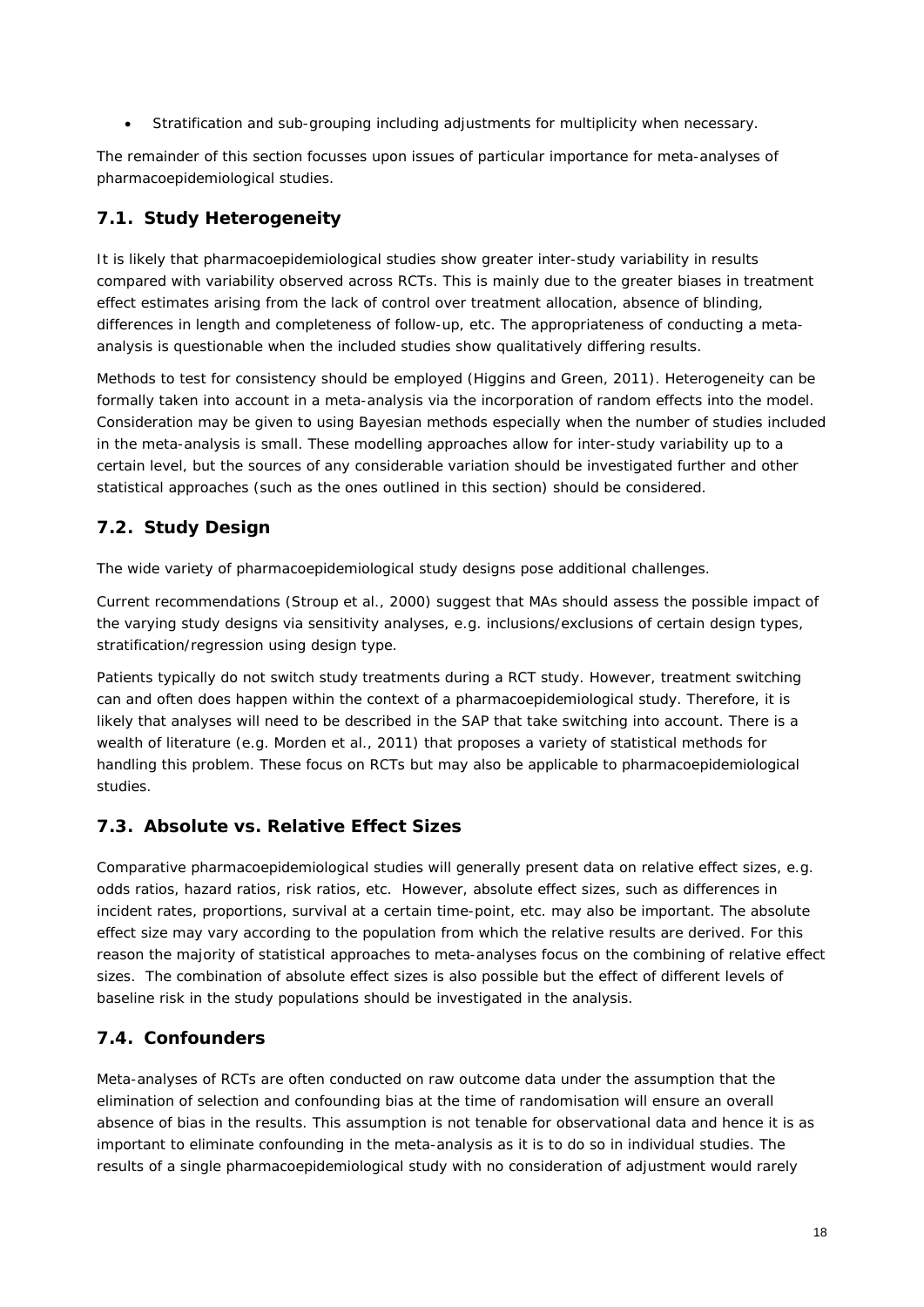have any validity and hence these adjustments should not be discarded when the results are metaanalysed.

Two approaches to this are: (1) to meta-analyse only the most credible adjusted results from the studies or (2) to collect individual participant data with as many potential confounders as possible and to repeat the adjustments for the entire dataset. Both these approaches have difficulties. The first approach implies that different confounders are used by the studies included in the meta-analysis. The second approach will only allow adjustment for the subset of confounders measured in all studies. In both cases the presence or absence of important confounders should be fully documented. Such information may form the basis of a meta-regression to explain heterogeneity in the results. There are also other options, such as maximum adjustment in each individual study compared with adjustment for a common set of confounders; if there is little impact on the results this provides some reassurance that the limited common subset of confounders has little influence. Other approaches that are currently in development take uncertainty in the quality of confounding measurements into account (e.g. weighting), or account for missing data in some studies.

This problem may also be seen in terms of eligibility criteria, i.e. studies not adjusting for important confounders could be excluded and sensitivity analyses could assess how inclusion of studies with a lower level of control for confounding influences the point estimate of the MA.

### <span id="page-18-0"></span>*7.5. Exposures and outcomes*

Exposure can be difficult to measure in observational data and the first step is the verification of whether exposure has in fact occurred. Other factors include duration, patient switching, dosage changing, prior treatment (incident cohort vs. prevalent users), adherence to prescribed regimes and whether a wash-out period may be applied.

These may be viewed in the context of the eligibility criteria. They will be guided by the clinical question in so far as relevant studies can be found.

An important question in this context is whether exposures and outcomes are comparable enough for the pooling of results. It may be appropriate to perform meta-analyses of sub-sets of studies, with each one including comparable studies. However, such a decision should be carefully justified as unnecessary disaggregation of the studies will result in a loss of precision.

### <span id="page-18-1"></span>*7.6. Time considerations*

Time of exposure to the product or time since exposure may be important determinants of both safety and efficacy. This should be discussed in the protocol and may affect both study selection and interpretation of the results.

Use of products may also vary over time and the validity of combining data over wide periods of calendar time should also be considered. In particular, when one treatment supersedes another the observed use may be from different times and reflect different clinical practices.

As a continuous variable, time is generally categorised on several aspects of study design and analysis, e.g. definition of past, recent or current exposure, definition of risk periods, estimated duration of prescription, lag time between two prescriptions to define treatment interruption, duration of treatment to define prevalent vs. new users, etc. Whenever these categories differ between studies and there is no access to the individual participant data, the question of the appropriateness of pooling arises. The possibility of conducting several meta-analyses based on studies with a comparable design may be considered. Differing age categories are often a problem as it is often necessary to present age-specific results or to stratify by age.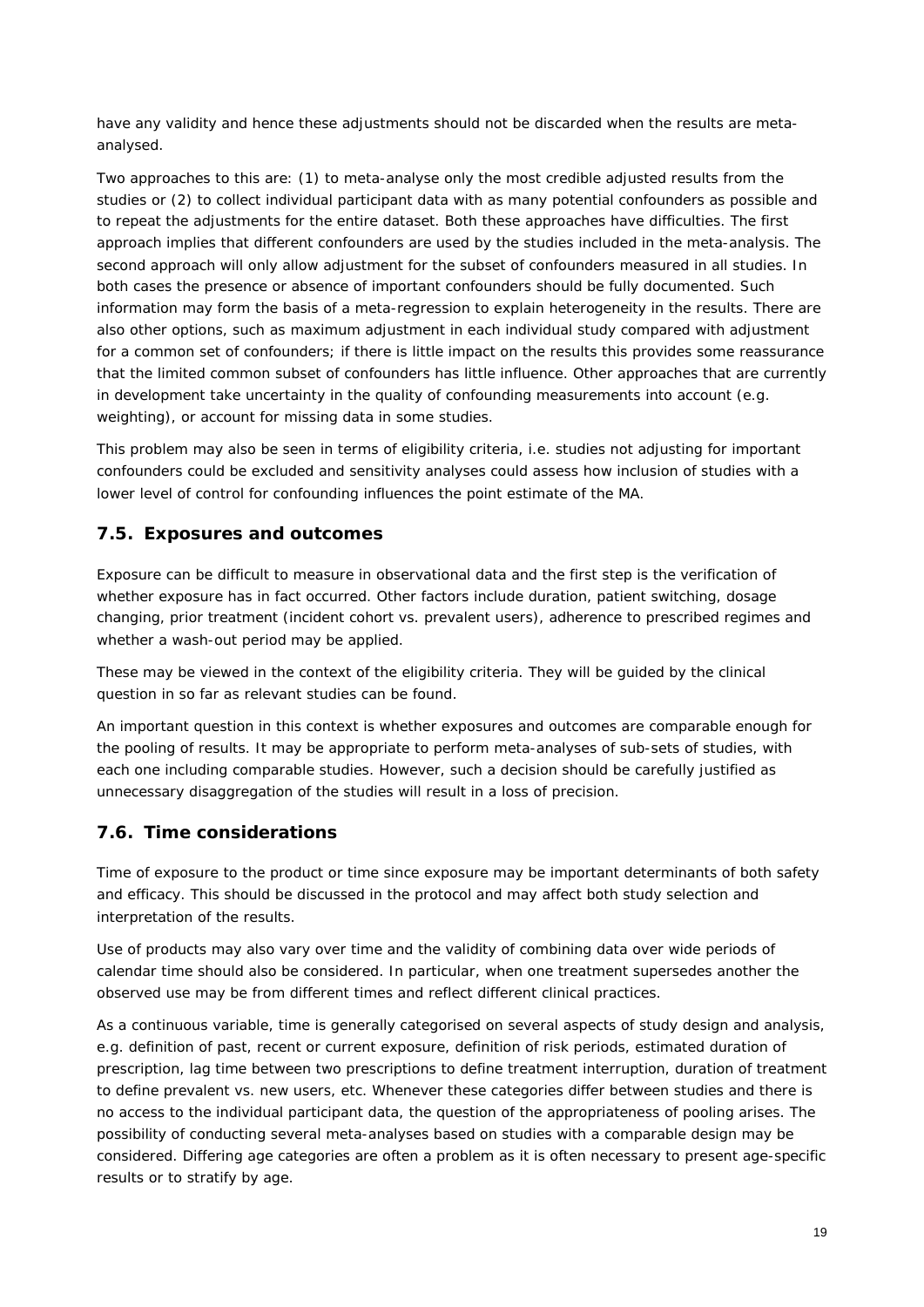# <span id="page-19-0"></span>*7.7. Missing information and data quality*

Variations in the methods for the handling of missing data pose a challenge in the meta-analysis of RCTs, and the challenges are arguably greater in the meta-analysis of pharmacoepidemiological studies. This may be explained by the wider selection of variables required to adjust for confounding or by the use of data collected in routine clinical practice independently from the research question that will be addressed, and hence without any method of prioritising important variables for complete follow-up. Loss to follow-up is also common in such data as patients elect to move to a new practice.

The amount of missing data for key variables in each study should be assessed and a decision made regarding whether the omitted data are sufficient to preclude inclusion in the analysis.

When the focus of the MA is a new safety issue that may not have been routinely recorded in the original studies it may be necessary to revert to the original study investigators for clarification.

A similar issue of general data quality exists in studies performed in routinely collected clinical datasets, where a single outcome event is recorded in different ways on multiple occasions. Formal algorithms to combine these records based on temporal proximity are sometime adopted or, preferably, the investigators may have requested clarification based on clinical notes. The procedure used in any study selected for the MA should be reported.

### <span id="page-19-1"></span>*7.8. Study Size/Precision*

In analysis of pre-existing studies the statistical power will generally not be within the control of the researcher. Under these circumstances the ethical imperatives are different from those on investigators planning prospective research. The aim is to ensure that the uncertainty in any inference is fully characterised (e.g. via reporting of confidence limits, credible intervals, etc.) and its implications for clinical interpretation is discussed.

### <span id="page-19-2"></span>*7.9. Sensitivity to choices of analysis methods*

The results may be sensitive to the analytical method used to pool the results. Analyses are often conducted using both fixed and random effects methods. Analyses can also be conducted using different statistical methods when assessing statistical heterogeneity, publication bias and study level covariates (meta-regression) and with IPD employing a 'one-stage' or 'two stage' approach to the meta-analysis (Stewart et al., 2012). In contrast with analyses of trials, the effect on the results may be analysed with different sets of covariates available in different studies and studies with different designs. Sensitivity analyses should be planned to assess important sources of variability that may influence the results, and should be planned at the outset. In IPD meta-analysis, the following aspects can be explored in sensitivity analyses more easily: influence of excluded subjects, differing definitions of outcomes and standardising an outcome for the analysis, different types of censoring, duration of follow-up, time-to-event analyses, patient-treatment interactions, baseline risk and prognostic factors and scores.

# **8. Quality control - reproducibility of the methodology**

<span id="page-19-3"></span>A number of decisions must be made when carrying out a meta-analysis. The researchers should explore the effects that the use of credible alternative choices to those adopted would have on the results of the analysis. Many of these decisions may be made at the stage of development of the study protocol, including detailed description of study selection, data extraction and analysis of data to ensure methodological rigour and minimise random and systematic errors. However, some of the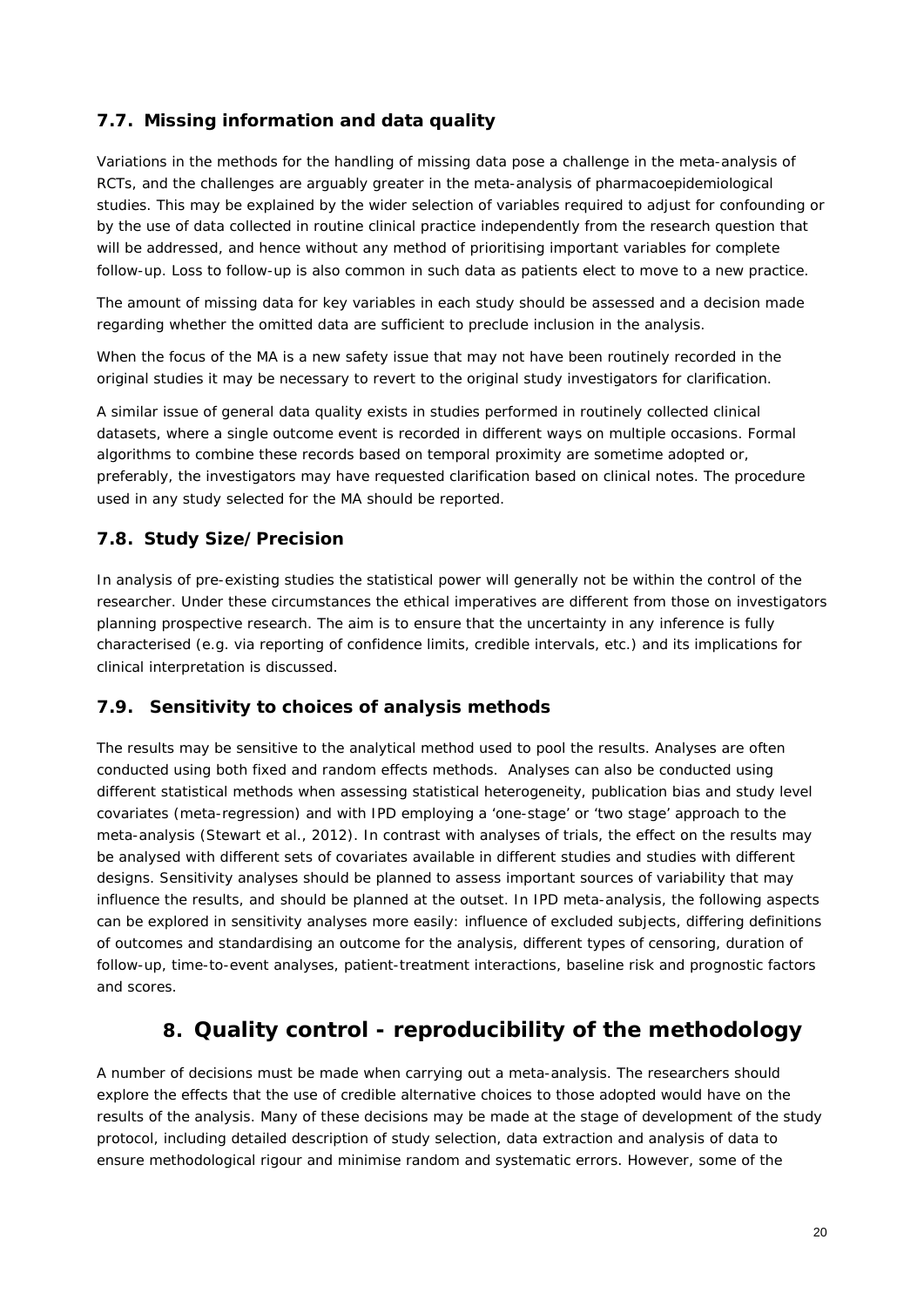quality control aspects may only arise after data collection has started and require an amendment to the protocol.

A further reason for quality control is to ensure that errors and differences in interpretation in the selection, extraction, management and analysis of the data are minimised and that the steps in the SR and MA process are capable of being reproduced by independent researchers and reviewers. Typically two independent investigators or one primary investigator and a reviewer conduct various aspects of the SR process, disagreements being resolved by discussion or with a third investigator.

A separate section may be written for the quality control aspects of the systematic review and metaanalysis or they can be incorporated in the relevant sections of the study protocol.

### <span id="page-20-0"></span>*8.1. Data management & statistical analysis*

A robust MA will be facilitated by careful data management and statistical analysis throughout the project. It is recommended to create a single master source dataset and maintain a library of computer codes used to correct data, create new variables (aka derived data), and perform the statistical analyses. Transparency and communication with other researchers can be improved by making data (source and derived) and data cleaning & analysis codes publically available with the project results. Both the data management and statistical analysis will usually require specialised software and personnel capable of performing these functions.

<span id="page-20-1"></span>The degree of data management and statistical analysis will be much greater for IPD than summary data MA. The necessary quality control measures will clearly be different.

# **9. Interpretation**

A focus of activity in integrating the available evidence may be to learn from the heterogeneity of designs, results and associated gaps in knowledge rather than to obtain risk estimates. Each SR and MA of pharmacoepidemiological studies will raise its own particular issues in interpretation. The following are issues which may apply to the majority of SR and MA of pharmacoepidemiological studies and should be planned for.

Methodologists, content experts and clinicians should ideally be involved in the interpretation of the results.

The results of MA usually provide a relative ratio to estimate the risk of the safety outcome. These data need to be applied to local data (using absolute event rates and exposure) to assess the public health impact of the risk on any local population.

### <span id="page-20-2"></span>*9.1. Results compared with other sources of evidence*

The results of the SR and MA need to be viewed in context with randomised controlled trials in addition to (where relevant data exist) disproportionality analyses, ecological associations, time trends and non-clinical data. Discrepancies need to be identified and explained, particularly where there is strong evidence from RCTs. It is generally considered that evidence from RCTs is more robust than evidence from pharmacoepidemiological studies. Therefore, the discussion section of the SR needs to address this issue, especially where there are discrepancies between the results of the SR of controlled pharmacoepidemiological studies and randomised evidence. Differences in aspects of the primary studies and the method of pooling for the meta-analysis of RCTs and epidemiological studies need evaluation. For example, a major difference in the meta-analyses evaluating the cardiac adverse events of cox-2 inhibitors was the use of individual-participant data in a meta-analysis of RCTs and the use of summary-level data from publications in a meta-analysis of pharmacoepidemiological studies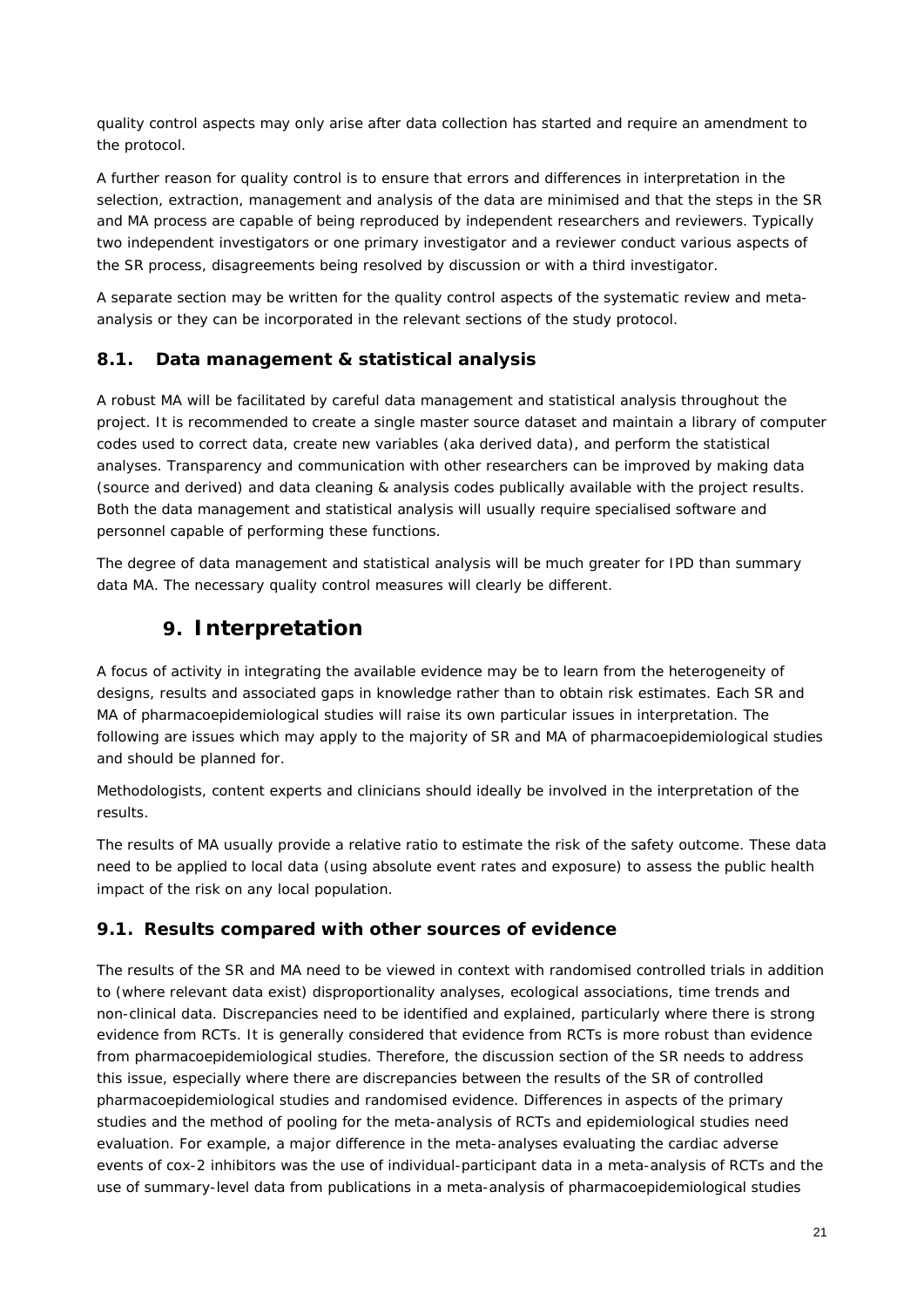[\(CNT Collaboration](http://www.ncbi.nlm.nih.gov/pubmed?term=%22Coxib%20and%20traditional%20NSAID%20Trialists%27%20(CNT)%20Collaboration%22%5BCorporate%20Author%5D) 2013; Varas-Lorenzo 2013). Other differences were in the number of studies identified and, for the meta-analysis based on RCTs, the ability to make both direct and indirect comparisons to check the data for accuracy before pooling and the obviously balanced nature of comparisons made. These factors may have led to the finding of a similar excess risk of cardiac events associated with celecoxib and rofecoxib (compared with placebo) in the meta-analysis of RCTs and dissimilar risks in the meta-analysis of pharmacoepidemiological studies.

# <span id="page-21-0"></span>*9.2. Was pooling appropriate?*

Whether the SR should be pooled quantitatively (meta-analysis) will depend on the clinical heterogeneity of the primary studies, the quality of the data available in the different studies and the statistical heterogeneity of the results. The decision to pool or not may have been taken early on at the protocol stage but its appropriateness may only be assessable after the SR is complete.

Reservations exist on pooling non-randomised studies where sources of bias cannot be adequately identified and adjusted for.

Where substantial heterogeneity exists, techniques of meta-regression may be useful to explain and adjust the pooled estimates but usually the availability of study level covariates is limited.

Where there is substantial heterogeneity, pooling may not be appropriate and stratum specific estimates may be more valid; the stratum may need to be reduced to that of an individual study.

## <span id="page-21-1"></span>*9.3. Were all relevant sources of bias addressed?*

The potential sources of bias in the primary studies and in the pooling of the primary studies need to be addressed and discussed in terms of how they may have influenced the results.

### <span id="page-21-2"></span>*9.4. Influence of sensitivity analyses*

In view of the inherent nature of pharmacoepidemiological data harbouring unknown sources of bias, sensitivity analyses should be planned and conducted. Their influence on the results should be described, in order to assess the robustness of the results to realistic assumptions. Some sensitivity analyses cannot be planned in advance and must await the assembly of the primary studies.

The strength of these sensitivity analyses will depend on several factors, including whether summary or individual-participant data (or a mix) were available.

# <span id="page-21-3"></span>*9.5. Limitations of the results*

The SR and MA should discuss the limitations of the results and individual studies. After pooling all the available data there may still be uncertainty in the results due to large random error and imprecision due to the rarity of the safety outcome. The length of follow-up of studies may not have been sufficiently long to exclude long-term risks of the safety outcome. The scope of the studies may not reflect the majority of circumstances in which the drug is used thereby limiting the generalisibility of the results of the SR and MA. Studies may not have studied particular vulnerable groups limiting the generalisability of the results to these groups.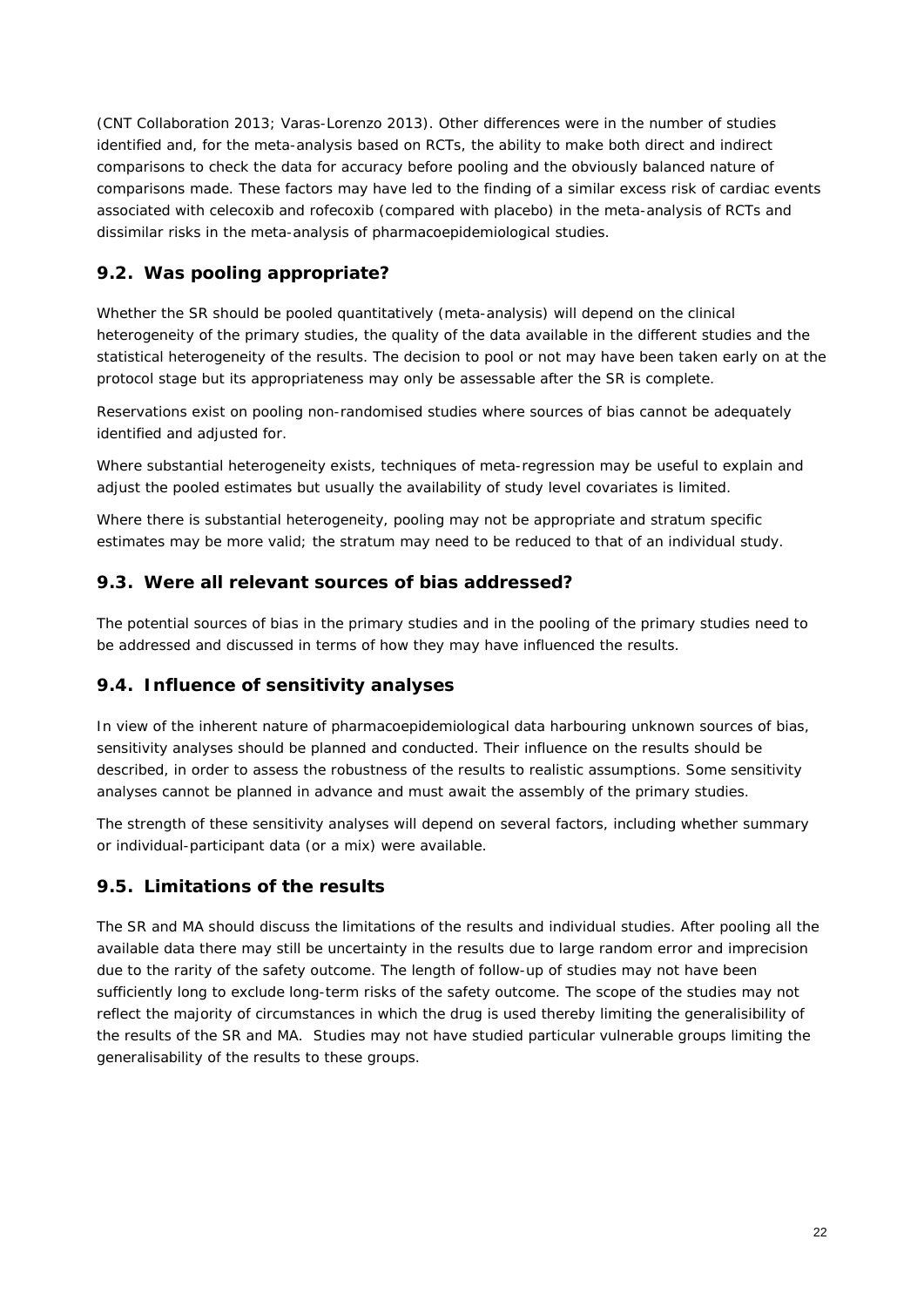# **10. Reporting requirements**

# <span id="page-22-1"></span><span id="page-22-0"></span>*10.1. Final study report*

Completeness and transparency are key objectives in the reporting of a meta-analysis for the evaluation of safety. A full report describing the conduct of the analysis and sensitivity analyses is expected.

The International Society for Pharmacoepidemiology Guidelines for good pharmacoepidemiology practices [\(ISPE GPP\)](http://www.pharmacoepi.org/resources/guidelines_08027.cfm) includes an ethical obligation to disseminate findings of potential scientific or public health importance and a requirement that research sponsors should be informed of study results in a manner that complies with local regulatory requirements.

The [Guidance on the format and content of the final study report of non-interventional post](http://www.ema.europa.eu/docs/en_GB/document_library/Regulatory_and_procedural_guideline/2013/01/WC500137939.pdf)[authorisation safety studies](http://www.ema.europa.eu/docs/en_GB/document_library/Regulatory_and_procedural_guideline/2013/01/WC500137939.pdf) (PASS) provides a template for final study reports that may be applied to all non-interventional PASS, including meta-analyses and systematic reviews.

The [Meta-analysis of Observational Studies in Epidemiology \(MOOSE\)](http://jama.ama-assn.org/cgi/content/full/283/15/2008) (Stroup, 2000) group has developed [a consensus statement](http://jama.ama-assn.org/content/283/15/2008.full) and a list of minimum requirements for the adequate reporting of meta-analyses of observational studies in epidemiology.

Additional guidance is provided in the ENCePP [Code of Conduct](http://www.encepp.eu/code_of_conduct/index.shtml) and the [IEA GEP](http://www.ieaweb.org/index.php?view=article&catid=20:good-epidemiological-practice-gep&id=15:good-epidemiological-practice-gep&format=pdf&option=com_content&Itemid=43) guideline.

Authorship should conform to the guidelines established by the [International Committee of Medical](http://www.icmje.org/)  [Journal Editors \(ICJME\)](http://www.icmje.org/) ['Uniform Requirements for Manuscripts Submitted to Biomedical Journals'.](http://www.icmje.org/ethical_1author.html)

# <span id="page-22-2"></span>*10.2. Safety reporting*

The legal framework for pharmacovigilance of marketed medicinal products varies in some measure between legislative systems but many of the principles and the responsibilities placed on marketing authorisation holders and on regulatory authorities are similar. Within the EU the practical implementation of the relevant laws is explained in the Good Pharmacovigilance Practices (GVP).

Reporting of events within the individual studies will have been handled by the study organisers but if a MAH becomes aware of a meta-analysis reporting a previously unrecognised adverse drug reaction that may lead to changes in the known risk-benefit balance of a medicinal product and/or impact on public health, the relevant guidance can be found in Module VI of the GVP on the management and reporting of adverse reactions to medicinal products..

# **11. Areas of uncertainty for further research**

<span id="page-22-3"></span>SR of observational studies is currently a less developed field than SR of RCTs. The diversity of study designs for observational data and the ubiquity of selection bias must be allowed for in the methods used for MA just as they are in the analysis of individual studies. In developing this guidance, a number of areas of uncertainty were identified that are reflected in the following list of topics which may help spur further research in this area. With regular updates to this guide, we hope these gaps will be filled and can enhance the empirical basis of this guidance.

- Are exhaustive searches of the literature in SR of pharmacoepidemiological studies of safety outcomes as important as with RCTs?
- Can conditions be identified in which RCTs provide similar and different results to controlled epidemiological studies?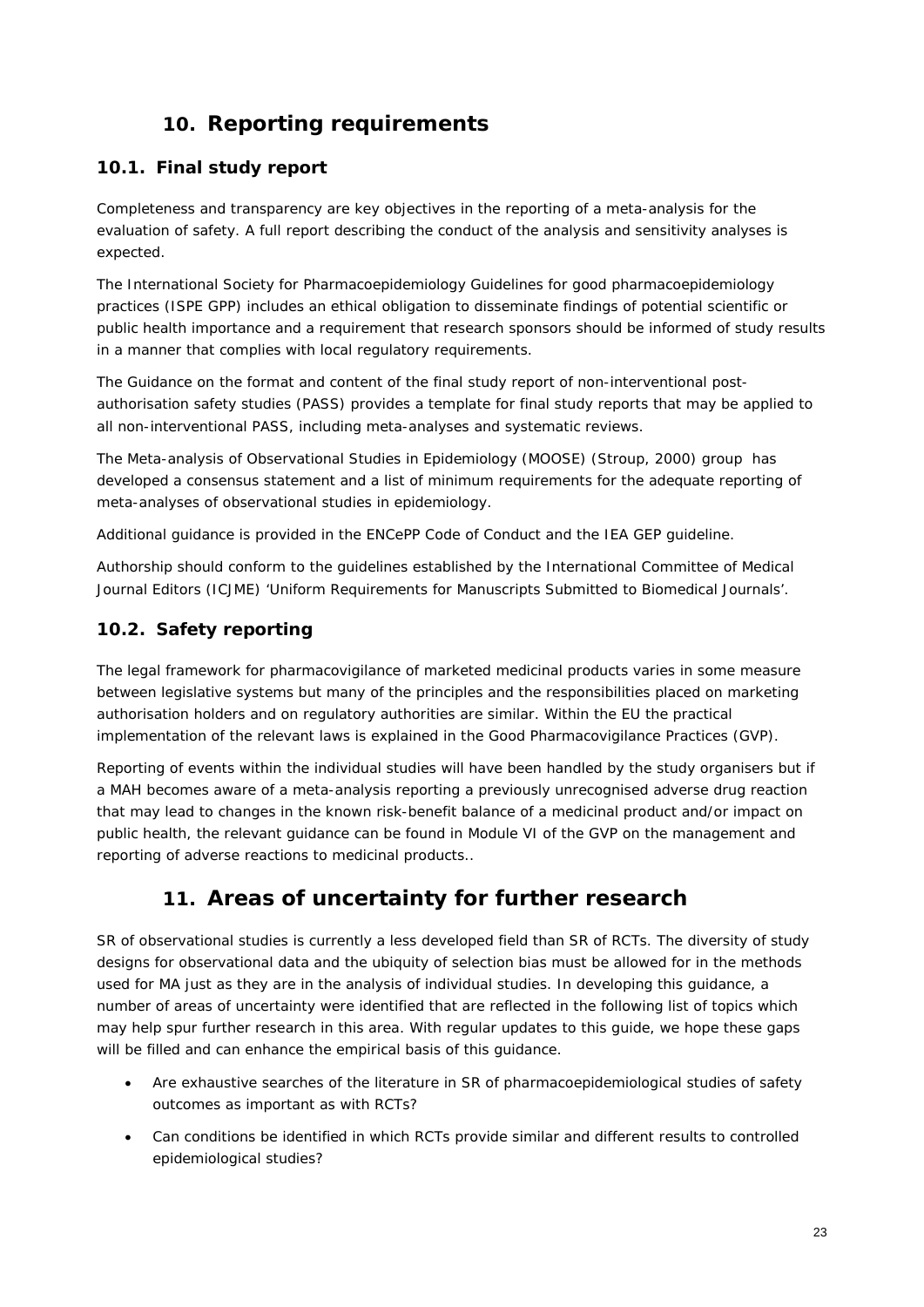- Can RCTs and controlled epidemiological studies ever be validly combined statistically?
- Are there important differences in the results of meta-analyses of controlled epidemiological studies and RCTs when IPD are used?
- Is MA valid when IPD is combined with study-level data e.g. use of study-level baseline characteristics?
- How should other sources of data using different study designs be used when uncertainty remains in the validity of the results of a meta-analysis of controlled pharmacoepidemiological studies? For example, could disproportionality analyses of spontaneous adverse events or ecological studies correlating rates of adverse events with drug exposure be used to further support or refute the results of the meta-analysis?
- <span id="page-23-0"></span>• What is the most effective approach to acquiring information for SR of observational study? (Possibly a survey of authors of relevant publications would be helpful).

# **12. Update of the guide**

The guide is not intended to be static but will be updated by regular review (frequency to be determined) and in response to new research and comments received. Please send any additional guidance documents (with the electronic link, where possible) that may be relevant to the ENCePP Secretariat to assist future updates.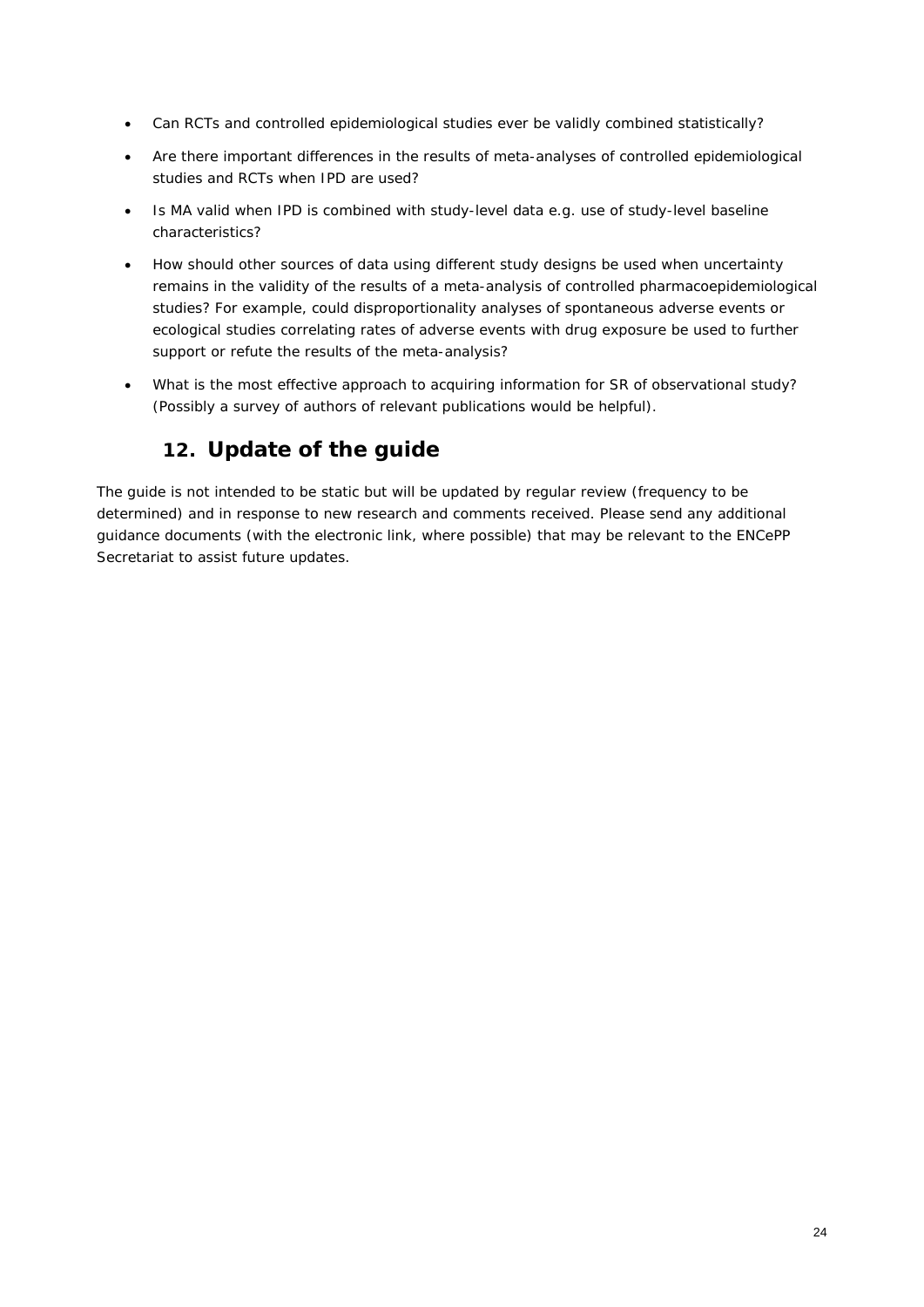# **13. References**

#### <span id="page-24-0"></span>*Introduction (Section 1)*

ENCePP. European Network of Centres of Pharmacoepidemiology and Pharmacovigilance. *[ENCePP](http://www.encepp.eu/standards_and_guidances/methodologicalGuide.shtml)  [Guide on Methodological Standards in Pharmacoepidemiology](http://www.encepp.eu/standards_and_guidances/methodologicalGuide.shtml)* (Rev.3). 2014.Available from: [http://www.encepp.eu/standards\\_and\\_guidances/methodologicalGuide.shtml](http://www.encepp.eu/standards_and_guidances/methodologicalGuide.shtml)

Liberati A, Altman DG, Tetzlaff J, Mulrow C, Gøtzsche PC, Ioannidis JP, Moher D. *The PRISMA statement for reporting systematic reviews and meta-analyses of studies that evaluate health care interventions: explanation and elaboration.* PLoS medicine 2009: 6(7), e1000100. doi:10.1371/journal.pmed.1000100

Higgins JPT, Green S (editors). *[Cochrane Handbook for Systematic Reviews of Interventions](http://www.cochrane.org/handbook)* version [5.1.0 \(updated March 2011\).](http://www.cochrane.org/handbook) *Chapter 13: Including non-randomized studies*. Available from: <http://handbook.cochrane.org/>

#### *Governance (Section 2)*

European Network of Centres of Pharmacoepidemiology and Pharmacovigilance. *[ENCePP survey of EU](http://www.encepp.eu/structure/documents/PhVWP_WG3_survey_responses.pdf)  [Member States national legal requirements on data protection.](http://www.encepp.eu/structure/documents/PhVWP_WG3_survey_responses.pdf)* ENCePP 2013

*[Guidance for establishing and managing Review Advisory Groups.](http://ph.cochrane.org/Files/advisory%20group%20guidance_final.doc)* Cochrane Health Promotion and Public Health Field, 2012.

ICMJE. International Committee of Medical Journal Editors. Recommendations for the Conduct, *[Reporting, Editing, and Publication of Scholarly Work in Medical Journals](http://www.icmje.org/icmje-recommendations.pdf)*. Updated December 2013. Available from: <http://www.icmje.org/recommendations/>

Guideline on good pharmacovigilance practices (GVP) *Module VIII - Post-authorisation safety studies.* [http://www.ema.europa.eu/docs/en\\_GB/document\\_library/Scientific\\_guideline/2012/06/WC50012913](http://www.ema.europa.eu/docs/en_GB/document_library/Scientific_guideline/2012/06/WC500129137.pdf) [7.pdf](http://www.ema.europa.eu/docs/en_GB/document_library/Scientific_guideline/2012/06/WC500129137.pdf)

#### *Research question (Section 3)*

McIntosh H.M, Woolacott N.F, Bagnall A.M .*. Assessing harmful effects in systematic Reviews* BMC Medical Research Methodology 2004, 4:19 doi:10.1186/1471-2288-4-19.

Guideline on good pharmacovigilance practices (GVP) *Module VIII - Post-authorisation safety studies*. Available from:

[http://www.ema.europa.eu/docs/en\\_GB/document\\_library/Scientific\\_guideline/2012/06/WC50012913](http://www.ema.europa.eu/docs/en_GB/document_library/Scientific_guideline/2012/06/WC500129137.pdf) [7.pdf](http://www.ema.europa.eu/docs/en_GB/document_library/Scientific_guideline/2012/06/WC500129137.pdf)

ClinicalTrials.gov. 2014. Available from: <https://clinicaltrials.gov/ct2/manage-recs/how-register>

PROSPERO. 2014. Available from: <http://www.crd.york.ac.uk/PROSPERO/>

#### *Identification and selection of studies (Section 4)*

Ahmed I, Sutton AJ, Riley RD. *[Assessment of publication bias, selection bias, and unavailable data in](http://www.bmj.com/content/344/bmj.d7762)  [meta-analyses using individual participant data: a database survey](http://www.bmj.com/content/344/bmj.d7762)*. BMJ 2012;344:d7762.

Conn VS, Valentine JC, Cooper HM, Rantz MJ*. [Grey literature in meta-analyses](http://www.ncbi.nlm.nih.gov/pubmed/12867783)*. Nursing Research 2003; 52(4): 256–61.

Golder S, Loke YK, Bland M. *[Unpublished data can be of value in systematic reviews of adverse effects:](http://www.ncbi.nlm.nih.gov/pubmed/20457510)  [methodological overview.](http://www.ncbi.nlm.nih.gov/pubmed/20457510)* Journal of clinical epidemiology 2010; 63(10): 1071–81.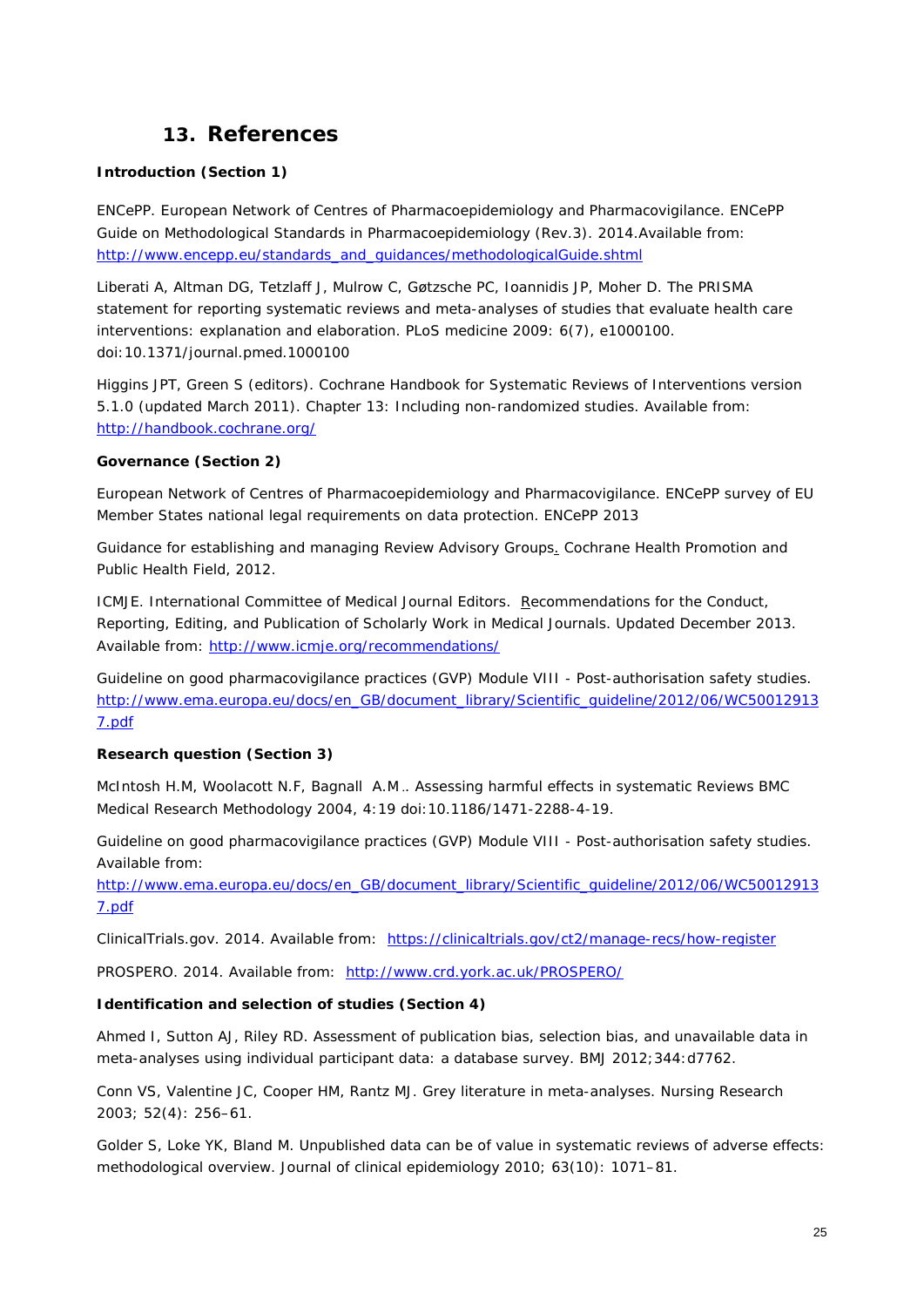Golder S, Loke YK, Zorzela L. *[Comparison of search strategies in systematic reviews of adverse effects](http://onlinelibrary.wiley.com/doi/10.1111/hir.12041/abstract)  to other [systematic reviews.](http://onlinelibrary.wiley.com/doi/10.1111/hir.12041/abstract)* Health Info Libr J 2014; 31:92–105.

Hartling L, Bond K, Santaguida PL, Viswanathan M, Dryden DM. *[Testing a tool for the classification of](http://www.ncbi.nlm.nih.gov/pubmed/21531537)  [study designs in systematic reviews of interventions and exposures showed moderate reliability and](http://www.ncbi.nlm.nih.gov/pubmed/21531537)  [low accuracy.](http://www.ncbi.nlm.nih.gov/pubmed/21531537)* Journal of Clinical Epidemiology 2011; 64: 861–71.

Higgins JP, Ramsay C, Reeves BC, Deeks JJ, Shea B, Valentine JC, Wells G. *[Issues relating to study](http://onlinelibrary.wiley.com/doi/10.1002/jrsm.1056/abstract)  [design and risk of bias when including non-randomized studies in systematic reviews on the effects of](http://onlinelibrary.wiley.com/doi/10.1002/jrsm.1056/abstract)  [interventions.](http://onlinelibrary.wiley.com/doi/10.1002/jrsm.1056/abstract)* Research Synthesis Methods 2013; 4(1): 12–25.

Ioannidis JP, Chew P, Lau J. *[Standardized retrieval of side effects data for meta-analysis of safety](http://www.ncbi.nlm.nih.gov/pubmed/12063104)  [outcomes. A feasibility study in acute sinusitis.](http://www.ncbi.nlm.nih.gov/pubmed/12063104)* J Clin Epidemiol 2002;55:619-26.

Ioannidis JP, Mulrow CD, Goodman SN*. [Adverse events: the more you search, the more you find.](http://annals.org/article.aspx?articleid=720642)* Annals of Internal Medicine 2006; 144: 298–300.

Higgins JPT, Green S (editors). *[Cochrane Handbook for Systematic Reviews of Interventions](http://www.cochrane.org/handbook)* version [5.1.0 \(updated March 2011\).](http://www.cochrane.org/handbook) *Chapter 6: Searching for studies*. Available from: <http://handbook.cochrane.org/>

Liberati A, Altman DG, Tetzlaff J, Mulrow C, Gøtzsche PC, Ioannidis JP, Moher D. *[The PRISMA](http://www.bmj.com/content/339/bmj.b2700)  [statement for reporting systematic reviews and meta-analyses of studies that evaluate health care](http://www.bmj.com/content/339/bmj.b2700)  [interventions: explanation and elaboration](http://www.bmj.com/content/339/bmj.b2700)*. PLoS medicine 2009: 6(7), e1000100. doi:10.1371/journal.pmed.1000100

Higgins JPT, Green S (editors). *[Cochrane Handbook for Systematic Reviews of Interventions](http://www.cochrane.org/handbook)* version [5.1.0 \(updated March 2011\).](http://www.cochrane.org/handbook) *Chapter 14: Adverse effects*. Available from: <http://handbook.cochrane.org/>

Loke YK, Price D, Herxheimer A. *[Systematic reviews of adverse effects: framework for a structured](http://www.ncbi.nlm.nih.gov/pubmed/17615054)  [approach.](http://www.ncbi.nlm.nih.gov/pubmed/17615054)* BMC medical research methodology 2007: 7; 32.

McManus RJ, Wilson S, Delaney BC, et al*. [Review of the usefulness of contacting other experts](http://www.bmj.com/content/317/7172/1562) when [conducting a literature search for systematic reviews](http://www.bmj.com/content/317/7172/1562)*. BMJ. 1998;317:1562-1563.

Higgins JPT, Green S (editors). *[Cochrane Handbook for Systematic Reviews of Interventions](http://www.cochrane.org/handbook)* version [5.1.0 \(updated March 2011\).](http://www.cochrane.org/handbook) Chapter 13: *Including non-randomized studies*. Available from: <http://handbook.cochrane.org/>

Scherer RW, Dickersin K, Langenberg P.1994. *[Full publication of results initially presented in](http://www.ncbi.nlm.nih.gov/pubmed/8015133)  [abstracts. A meta-analysis.](http://www.ncbi.nlm.nih.gov/pubmed/8015133)* JAMA 1994;272: 158–62.

Stroup DF, Berlin JA, Morton SC, Olkin I, Williamson GD, Rennie D, Moher D, Becker BJ, Sipe TA, Thacker SB. *[Meta-analysis of observational studies in epidemiology: a proposal for reporting](http://www.ncbi.nlm.nih.gov/pubmed/10789670)*. *Metaanalysis Of Observational Studies in Epidemiology (MOOSE) group*. JAMA 2000;283(15):2008-2012.

Centre for Reviews and Dissemination, and Jo Akers. *[Systematic reviews: CRD's guidance for](http://www.york.ac.uk/inst/crd/pdf/Systematic_Reviews.pdf)  [undertaking reviews in health care. Centre for Reviews and Dissemination,](http://www.york.ac.uk/inst/crd/pdf/Systematic_Reviews.pdf)* 2009. University of York.

Zorzela L, Golder S, Liu Y, Pilkington K, Hartling L, Joffe A, Loke Y, Vohra S. *Quality of reporting in systematic reviews of adverse events: systematic review.* BMJ 2014; 348:g1394

Zwahlen M, Renehan A, Egger M. *[Meta-analysis in medical research: potentials and limitations.](http://www.ncbi.nlm.nih.gov/pubmed/18452828)*  Urologic Oncology: Seminars and Original Investigations 2008;26:320-329.

[The EU PAS Register](http://www.encepp.eu/encepp_studies/indexRegister.shtml) (ENCePP E-Register of Studies)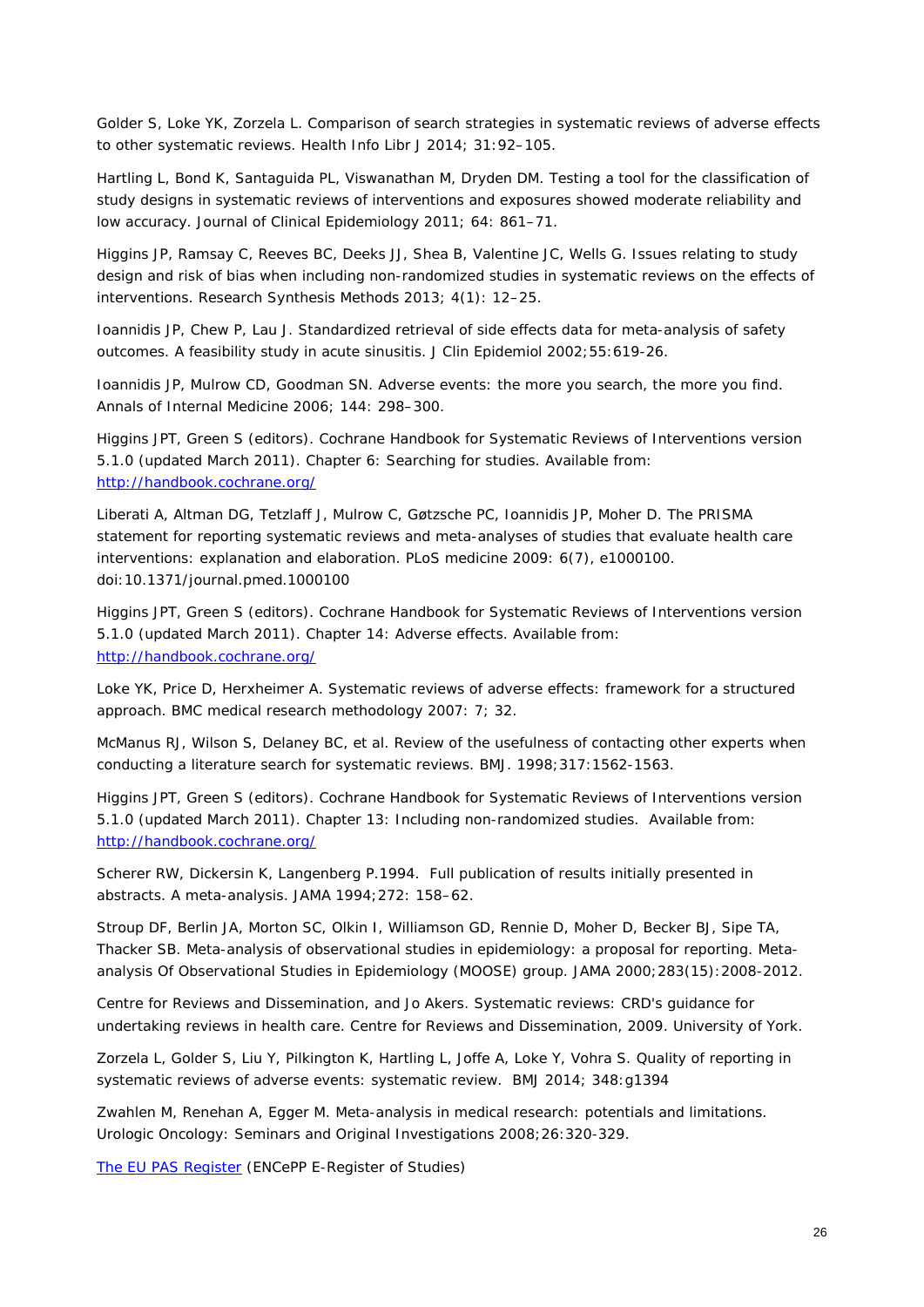MEDLINE [\(www.nlm.nih.gov/pubs/factsheets/medline.html\)](http://www.nlm.nih.gov/pubs/factsheets/medline.html)

<https://www.nlm.nih.gov/bsd/disted/pubmedtutorial/cover.html> (the tutorial)

EMBASE [\(www.elsevier.com/online-tools/embase\)](http://www.elsevier.com/online-tools/embase)

#### *Assessment of selected primary research studies (Section 5)*

Greenland S., O'Rourke K. *[On the bias produced by quality scores in meta-analysis, and a hierarchical](http://biostatistics.oxfordjournals.org/content/2/4/463.abstract)  [view of proposed solutions.](http://biostatistics.oxfordjournals.org/content/2/4/463.abstract)* Biostatistics. 2001 Dec;2(4):463-71.

da Costa BR1, Hilfiker R, Egger M. *[PEDro's bias: summary quality scores should not be used in meta](http://www.jclinepi.com/article/PIIS0895435612002776/fulltext)[analysis.](http://www.jclinepi.com/article/PIIS0895435612002776/fulltext)* J Clin Epidemiol. 2013 Jan;66(1):75-7. doi: 10.1016/j.jclinepi.2012.08.003.

von Elm E, Altman DG, Egger M, Pocock SJ, Gøtzsche PC, Vandenbroucke JP; STROBE Initiative. *[The](http://www.ncbi.nlm.nih.gov/pmc/articles/PMC2034723/)  [Strengthening the Reporting of Observational Studies in Epidemiology \(STROBE\) statement: guidelines](http://www.ncbi.nlm.nih.gov/pmc/articles/PMC2034723/)  [for reporting observational studies.](http://www.ncbi.nlm.nih.gov/pmc/articles/PMC2034723/)* J Clin Epidemiol. 2008 Apr; 61(4):344-9.

Deeks JJ1, Dinnes J, D'Amico R, Sowden AJ, Sakarovitch C, Song F, Petticrew M, Altman DG; International Stroke Trial Collaborative Group; European Carotid Surgery Trial Collaborative Group. *[Evaluating non-randomised intervention studies.](http://www.ncbi.nlm.nih.gov/pubmed/14499048)* Health Technol Assess. 2003;7(27):iii-x, 1-173.

Sanderson S1, Tatt ID, Higgins JP. *[Tools for assessing quality and susceptibility to bias in observational](http://www.ncbi.nlm.nih.gov/pubmed/17470488)  [studies in epidemiology: a systematic review and annotated bibliography](http://www.ncbi.nlm.nih.gov/pubmed/17470488)*. Int J Epidemiol. 2007 Jun;36(3):666-76

Neyarapally GA et al. *[Review of quality assessment tools for the evaluation of pharmacoepidemiological](http://bmjopen.bmj.com/content/2/5/e001362.abstract)  [safety studies.](http://bmjopen.bmj.com/content/2/5/e001362.abstract)* BMJ Open 2012;2:e001362. doi:10.1136/bmjopen-2012 001362

Wells GA, Shea B, O'Connell D, Peterson J, Welch V, Losos M, Tugwell P. *[The Newcastle–Ottawa Scale](http://www.ohri.ca/programs/clinical_epidemiology/oxford.htm)  [\(NOS\) for assessing the quailty of nonrandomised studies in meta-analyses](http://www.ohri.ca/programs/clinical_epidemiology/oxford.htm)*. Ottawa, Ontario: Ottawa Health Research Institute 2010.

Higgins JPT, Green S (editors). *[Cochrane Handbook for Systematic Reviews of Interventions](http://www.cochrane.org/handbook)* version [5.1.0 \(updated March 2011\).](http://www.cochrane.org/handbook) *Section 13.5.2.3 Tools for assessing methodological quality or risk of bias in non-randomized studies*. Available from:<http://handbook.cochrane.org/>

Stang A. *[Critical evaluation of the Newcastle-Ottawa scale for the assessment of the quality of](http://link.springer.com/article/10.1007%2Fs10654-010-9491-z)  [nonrandomized studies in meta-analyses](http://link.springer.com/article/10.1007%2Fs10654-010-9491-z)*. European Journal of Epidemiology September 2010, Volume 25, Issue 9, pp 603-605

Oremus M, Oremus C, Hall GB, McKinnon MC. *[Inter-rater and test-retest reliability of quality](http://www.ncbi.nlm.nih.gov/pubmed/22855629)  [assessments by novice student raters using the Jadad and Newcastle-Ottawa Scales](http://www.ncbi.nlm.nih.gov/pubmed/22855629)*. BMJ Open. 2012;2(4).

Hartling L, Milne A, Hamm MP, et al. *[Testing the Newcastle Ottawa Scale showed low reliability](http://www.ncbi.nlm.nih.gov/pubmed/23683848)  [between individual reviewers.](http://www.ncbi.nlm.nih.gov/pubmed/23683848)* J Clin Epidemiol. 2013;66(9):982-993.

Viswanathan M, Berkman ND. *[Development of the RTI item bank on risk of bias and precision of](http://effectivehealthcare.ahrq.gov/index.cfm/search-for-guides-reviews-and-reports/?pageaction=displayproduct&productid=784)  [observational studies.](http://effectivehealthcare.ahrq.gov/index.cfm/search-for-guides-reviews-and-reports/?pageaction=displayproduct&productid=784)* Rockville (MD): Agency for Healthcare Research and Quality; 2011.

Viswanathan M, Berkman ND. *[Development of the RTI item bank on risk of bias and precision of](http://www.ncbi.nlm.nih.gov/pubmed/21959223)  [observational studies.](http://www.ncbi.nlm.nih.gov/pubmed/21959223)* J Clin Epidemiol. 2012;65(2):163-178.

Margulis AV, Pladevall M, Riera-Guardia N, Varas-Lorenzo C, Hazell L, Perez-Gutthann S. Quality *Assessment of Observational Studies in a Drug-Safety Systematic Review--Comparison of Two Tools: the Newcastle-Ottawa Scale and the RTI Item Bank*. Clinical Epidemiology 2014; 359-368.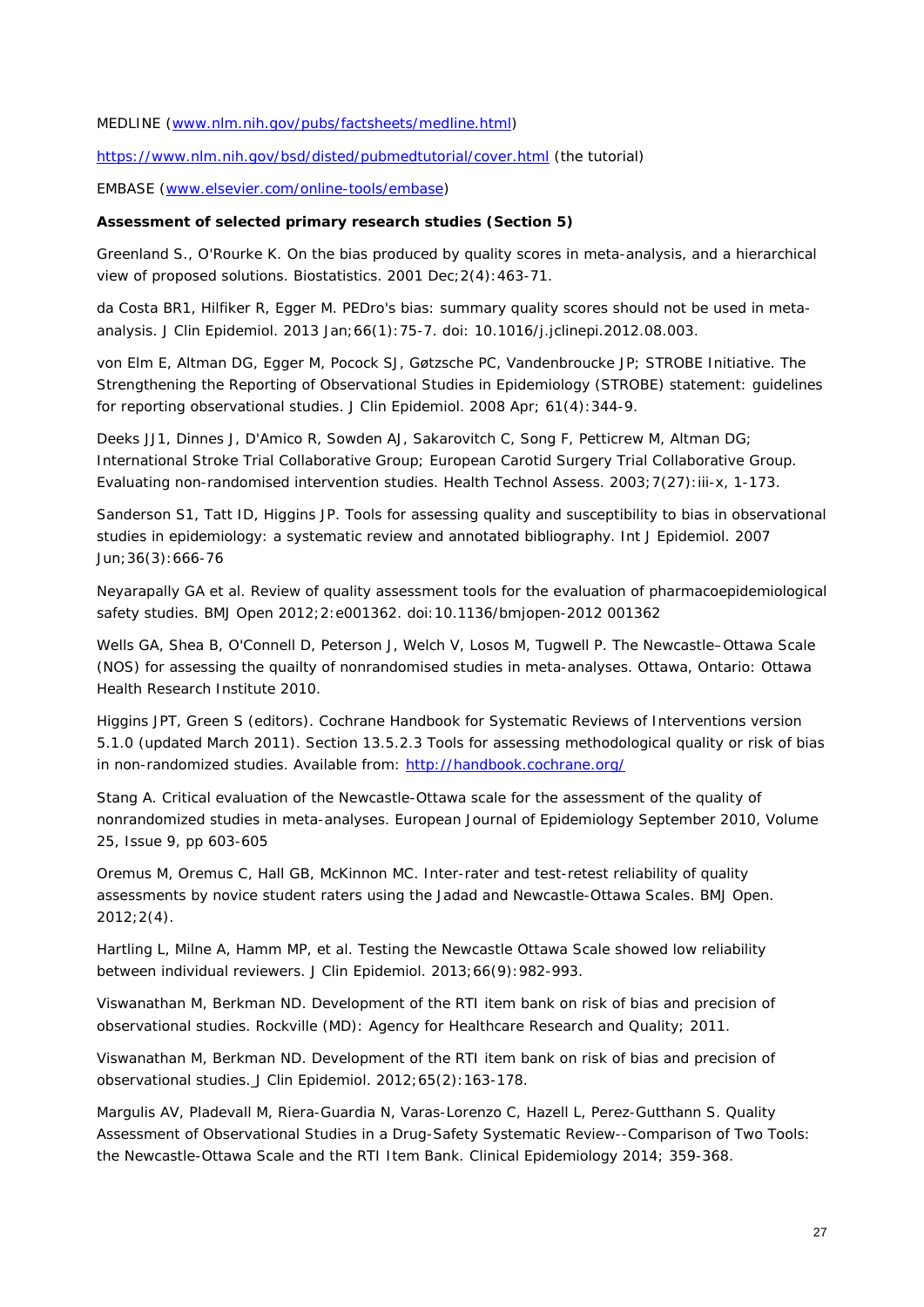#### *Data extraction (Section 6)*

Ahmed I, Sutton AJ, Riley RD. *[Assessment of publication bias, selection bias, and unavailable data in](http://www.bmj.com/content/344/bmj.d7762)  [meta-analyses using individual participant data: a database survey.](http://www.bmj.com/content/344/bmj.d7762)* BMJ 2012;344:d7762.

European Network of Centres of Pharmacoepidemiology and Pharmacovigilance. *[ENCePP Code of](http://www.encepp.eu/code_of_conduct/documents/Annex4_SharingData.pdf)  Conduct – [Implementation Guidance for Sharing of ENCePP Study Data](http://www.encepp.eu/code_of_conduct/documents/Annex4_SharingData.pdf)* . ENCePP 2011.

Hannink G, Gooszen HG, van Laarhoven CJHM, Rovers MM*. [A systematic review of individual patient](http://www.ncbi.nlm.nih.gov/pmc/articles/PMC3704956/)  [data meta-analyses on surgical interventions.](http://www.ncbi.nlm.nih.gov/pmc/articles/PMC3704956/)* Systematic Reviews 2013;2:52.

Riley RD, Lambert PC, Abo-Zaid G. *[Meta-analysis of individual participant data: rationale, conduct, and](http://www.bmj.com/content/340/bmj.c221)  [reporting.](http://www.bmj.com/content/340/bmj.c221)* BMJ 2010;340:c221

Stewart GB, Altman DG, Askie LM, Duley L, Simmonds MC, Stewart LA. *[Statistical analysis of individual](http://www.ncbi.nlm.nih.gov/pubmed/23056232)  [participant data meta-analyses: a comparison of methods and recommendations for practice.](http://www.ncbi.nlm.nih.gov/pubmed/23056232)* PLoS ONE 2012;7(10):e46042.

#### *Statistical Analysis Plan (Section 7)*

Higgins JPT, Green S (editors). *[Cochrane Handbook for Systematic Reviews of Interventions](http://www.cochrane.org/handbook)* version [5.1.0 \(updated March](http://www.cochrane.org/handbook) 2011). *Chapter 9: Analysing data and undertaking meta-analyses* Available from:<http://handbook.cochrane.org/>

Morden JP, Lambert PC, Latimer NR, Abrams KR, Wailoo AJ. *Assessing methods for dealing with treatment switching in randomised controlled trials: a simulation study*. BMC Med Res Methodol. 2011; 11.

Stroup DF, Berlin JA, Morton SC, Olkin I, Williamson GD, Rennie D, Moher D, Becker BJ, Sipe TA, Thacker SB. *[Meta-analysis of observational studies in epidemiology: a proposal for reporting](http://www.ncbi.nlm.nih.gov/pubmed/10789670)*. *Metaanalysis Of Observational Studies in Epidemiology (MOOSE) group*. JAMA 2000;283(15):2008-2012.

Stewart GB, Altman DG, Askie LM, Duley L, Simmonds MC, Stewart LA*. [Statistical analysis of individual](http://www.ncbi.nlm.nih.gov/pubmed/23056232)  [participant data meta-analyses: a comparison of methods and recommendations for practice.](http://www.ncbi.nlm.nih.gov/pubmed/23056232)* PLoS One. 2012;7(10):e46042.

#### *Interpretation (Section 9)*

[Coxib and traditional NSAID Trialists' \(CNT\) Collaboration,](http://www.ncbi.nlm.nih.gov/pubmed?term=%22Coxib%20and%20traditional%20NSAID%20Trialists%27%20(CNT)%20Collaboration%22%5BCorporate%20Author%5D) [Bhala N,](http://www.ncbi.nlm.nih.gov/pubmed?term=Bhala%20N%5BAuthor%5D&cauthor=true&cauthor_uid=23726390) [Emberson J,](http://www.ncbi.nlm.nih.gov/pubmed?term=Emberson%20J%5BAuthor%5D&cauthor=true&cauthor_uid=23726390) [Merhi A,](http://www.ncbi.nlm.nih.gov/pubmed?term=Merhi%20A%5BAuthor%5D&cauthor=true&cauthor_uid=23726390) [Abramson S,](http://www.ncbi.nlm.nih.gov/pubmed?term=Abramson%20S%5BAuthor%5D&cauthor=true&cauthor_uid=23726390) [Arber N,](http://www.ncbi.nlm.nih.gov/pubmed?term=Arber%20N%5BAuthor%5D&cauthor=true&cauthor_uid=23726390) [Baron JA,](http://www.ncbi.nlm.nih.gov/pubmed?term=Baron%20JA%5BAuthor%5D&cauthor=true&cauthor_uid=23726390) [Bombardier C,](http://www.ncbi.nlm.nih.gov/pubmed?term=Bombardier%20C%5BAuthor%5D&cauthor=true&cauthor_uid=23726390) [Cannon C,](http://www.ncbi.nlm.nih.gov/pubmed?term=Cannon%20C%5BAuthor%5D&cauthor=true&cauthor_uid=23726390) [Farkouh ME,](http://www.ncbi.nlm.nih.gov/pubmed?term=Farkouh%20ME%5BAuthor%5D&cauthor=true&cauthor_uid=23726390) [FitzGerald GA,](http://www.ncbi.nlm.nih.gov/pubmed?term=FitzGerald%20GA%5BAuthor%5D&cauthor=true&cauthor_uid=23726390) [Goss P,](http://www.ncbi.nlm.nih.gov/pubmed?term=Goss%20P%5BAuthor%5D&cauthor=true&cauthor_uid=23726390) [Halls H,](http://www.ncbi.nlm.nih.gov/pubmed?term=Halls%20H%5BAuthor%5D&cauthor=true&cauthor_uid=23726390) [Hawk E,](http://www.ncbi.nlm.nih.gov/pubmed?term=Hawk%20E%5BAuthor%5D&cauthor=true&cauthor_uid=23726390) [Hawkey C,](http://www.ncbi.nlm.nih.gov/pubmed?term=Hawkey%20C%5BAuthor%5D&cauthor=true&cauthor_uid=23726390) [Hennekens C,](http://www.ncbi.nlm.nih.gov/pubmed?term=Hennekens%20C%5BAuthor%5D&cauthor=true&cauthor_uid=23726390) [Hochberg M,](http://www.ncbi.nlm.nih.gov/pubmed?term=Hochberg%20M%5BAuthor%5D&cauthor=true&cauthor_uid=23726390) [Holland LE,](http://www.ncbi.nlm.nih.gov/pubmed?term=Holland%20LE%5BAuthor%5D&cauthor=true&cauthor_uid=23726390) [Kearney PM,](http://www.ncbi.nlm.nih.gov/pubmed?term=Kearney%20PM%5BAuthor%5D&cauthor=true&cauthor_uid=23726390) [Laine L,](http://www.ncbi.nlm.nih.gov/pubmed?term=Laine%20L%5BAuthor%5D&cauthor=true&cauthor_uid=23726390) [Lanas A,](http://www.ncbi.nlm.nih.gov/pubmed?term=Lanas%20A%5BAuthor%5D&cauthor=true&cauthor_uid=23726390) [Lance P,](http://www.ncbi.nlm.nih.gov/pubmed?term=Lance%20P%5BAuthor%5D&cauthor=true&cauthor_uid=23726390) [Laupacis A,](http://www.ncbi.nlm.nih.gov/pubmed?term=Laupacis%20A%5BAuthor%5D&cauthor=true&cauthor_uid=23726390) [Oates J,](http://www.ncbi.nlm.nih.gov/pubmed?term=Oates%20J%5BAuthor%5D&cauthor=true&cauthor_uid=23726390) [Patrono C,](http://www.ncbi.nlm.nih.gov/pubmed?term=Patrono%20C%5BAuthor%5D&cauthor=true&cauthor_uid=23726390) [Schnitzer TJ,](http://www.ncbi.nlm.nih.gov/pubmed?term=Schnitzer%20TJ%5BAuthor%5D&cauthor=true&cauthor_uid=23726390) [Solomon S,](http://www.ncbi.nlm.nih.gov/pubmed?term=Solomon%20S%5BAuthor%5D&cauthor=true&cauthor_uid=23726390) [Tugwell P,](http://www.ncbi.nlm.nih.gov/pubmed?term=Tugwell%20P%5BAuthor%5D&cauthor=true&cauthor_uid=23726390) [Wilson K,](http://www.ncbi.nlm.nih.gov/pubmed?term=Wilson%20K%5BAuthor%5D&cauthor=true&cauthor_uid=23726390) [Wittes J,](http://www.ncbi.nlm.nih.gov/pubmed?term=Wittes%20J%5BAuthor%5D&cauthor=true&cauthor_uid=23726390) [Baigent C.](http://www.ncbi.nlm.nih.gov/pubmed?term=Baigent%20C%5BAuthor%5D&cauthor=true&cauthor_uid=23726390) *[Vascular and](http://www.ncbi.nlm.nih.gov/pubmed/23726390)  upper gastrointestinal effects of non-steroidal anti-inflammatory [drugs: meta-analyses of individual](http://www.ncbi.nlm.nih.gov/pubmed/23726390)  [participant data from randomised trials.](http://www.ncbi.nlm.nih.gov/pubmed/23726390)* [Lancet.](http://www.ncbi.nlm.nih.gov/pubmed/?term=Kearney+2013+nsaid) 2013;382:769-79

[Varas-Lorenzo](http://www.ncbi.nlm.nih.gov/pubmed?term=Varas-Lorenzo%20C%5BAuthor%5D&cauthor=true&cauthor_uid=23616423) C, [Riera-Guardia N,](http://www.ncbi.nlm.nih.gov/pubmed?term=Riera-Guardia%20N%5BAuthor%5D&cauthor=true&cauthor_uid=23616423) [Calingaert B,](http://www.ncbi.nlm.nih.gov/pubmed?term=Calingaert%20B%5BAuthor%5D&cauthor=true&cauthor_uid=23616423) [Castellsague J,](http://www.ncbi.nlm.nih.gov/pubmed?term=Castellsague%20J%5BAuthor%5D&cauthor=true&cauthor_uid=23616423) [Salvo F,](http://www.ncbi.nlm.nih.gov/pubmed?term=Salvo%20F%5BAuthor%5D&cauthor=true&cauthor_uid=23616423) [Nicotra F,](http://www.ncbi.nlm.nih.gov/pubmed?term=Nicotra%20F%5BAuthor%5D&cauthor=true&cauthor_uid=23616423) [Sturkenboom](http://www.ncbi.nlm.nih.gov/pubmed?term=Sturkenboom%20M%5BAuthor%5D&cauthor=true&cauthor_uid=23616423)  [M,](http://www.ncbi.nlm.nih.gov/pubmed?term=Sturkenboom%20M%5BAuthor%5D&cauthor=true&cauthor_uid=23616423) [Perez-Gutthann S.](http://www.ncbi.nlm.nih.gov/pubmed?term=Perez-Gutthann%20S%5BAuthor%5D&cauthor=true&cauthor_uid=23616423) *[Myocardial infarction and individual nonsteroidal anti-inflammatory drugs meta](http://www.ncbi.nlm.nih.gov/pubmed/23616423)[analysis of observational studies.](http://www.ncbi.nlm.nih.gov/pubmed/23616423)* [Pharmacoepidemiol Drug Saf.](http://www.ncbi.nlm.nih.gov/pubmed/?term=Varas-Lorenzo+2013) 2013;22:559-70.

#### *Reporting requirements (Section 10)*

Stroup DF, Berlin JA, Morton SC, Olkin I, Williamson GD, Rennie D, Moher D, Becker BJ, Sipe TA, Thacker SB. *[Meta-analysis of observational studies in epidemiology: a proposal for reporting](http://www.ncbi.nlm.nih.gov/pubmed/10789670)*. *Metaanalysis Of Observational Studies in Epidemiology (MOOSE) group*. JAMA 2000;283(15):2008-2012.

ICMJE. R*[ecommendations for the Conduct, Reporting, Editing, and Publication of Scholarly Work in](http://www.icmje.org/icmje-recommendations.pdf)  [Medical Journals](http://www.icmje.org/icmje-recommendations.pdf)*. Updated December 2013.